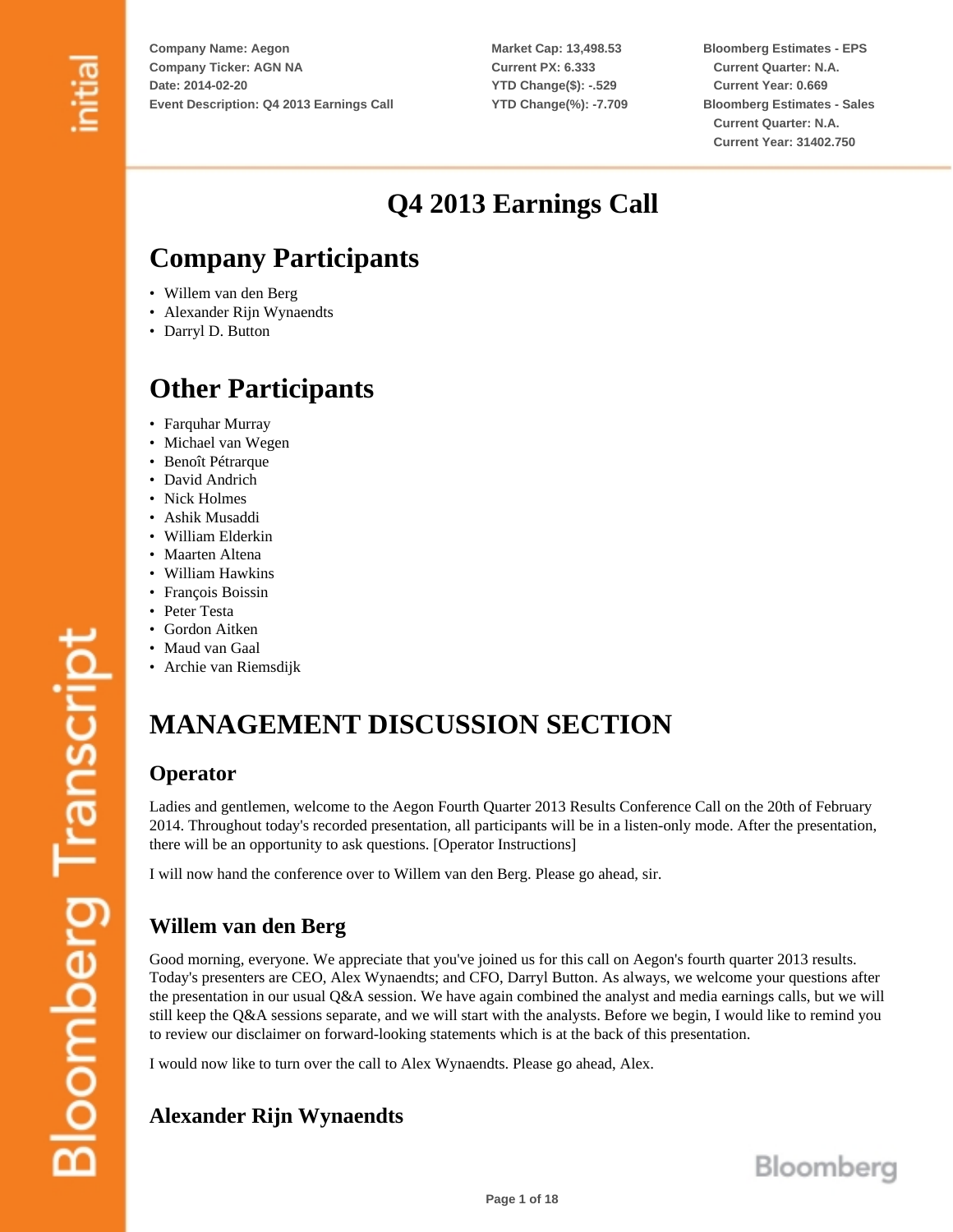**Market Cap: 13,498.53 Current PX: 6.333 YTD Change(\$): -.529 YTD Change(%): -7.709** **Bloomberg Estimates - EPS Current Quarter: N.A. Current Year: 0.669 Bloomberg Estimates - Sales Current Quarter: N.A. Current Year: 31402.750**

Bloomberg

Thank you, Willem, and good morning to everybody. I am pleased to report this morning a solid set of results for the Q4. This quarter completes a good year for Aegon and provides [ph] more (01:23) evidence that we're delivering on our objective of growing our business profitably.

We achieved again a strong set of underlying earnings, sales and value of new business. Capital levels and cash flows also remain strong. And we will be proposing a final dividend of €0.11 per share in line with our stated objective of sustainable dividend growth.

I'm now turning to slide 3 which provides you with a good summary of how we are performing against our key performance indicators. As you can see, 2013 was a year during which we've made considerable progress. Underlying earnings rose 5% or 8% at constant currencies. A third of our earnings came from fee business. Normalized cash flows were strong. And we increased our returns, writing profitable new business and addressing our low-return businesses will contribute to high returns going forward.

Let's now turn to slide 4 to the highlights of the strategic action we've taken in 2013. During the last year, we've made solid progress on the four strategic objectives we are pursuing throughout the organization to achieve our ambition to become a leader in all of our chosen markets.

We began the year by simplifying our capital structure with a successful transaction that eliminated the preferred shares owned by the Aegon association. Throughout the year, we made add-on acquisitions including in Central and Eastern Europe, and successfully completed the transformation of our business in Spain which enabled us to upstream a net amount of €800 million through the holding. And we are now offering products through Santander's extensive branch network in Spain, and early results of this new joint venture are positive.

At the same time, all our businesses stepped up their efforts to strengthen customer engagement by improving service levels and by simplifying products and by enhancing their online presence for the user technology. 2013 saw us launch major new digital platforms at propositions in most of our markets worldwide.

These new propositions have been received very positively and many of them have been recognized for their innovation and customer centricity. I'm, therefore, confident that our focus on creating a positive customer experience will continue to support the growth we are achieving in our business.

Turning to slide 5, in 2013, we continue to see strong sales, as highlighted on this slide. Total sales for the year increased 6% to €7.2 billion driven primarily by variable annuity, pensions and asset management businesses.

Gross deposits increased 15% to  $\in$ 11 billion during the fourth quarter, while net deposits more than doubled to  $\in$ 2 billion. I will address our deposits in more detail on the next slide. New life sales were strong, but somewhat below the level we experienced in an exceptionally strong quarter last year. In the UK, we successfully launched our platform with now more than £1.3 billion of assets under management.

Accident and health and general insurance sales were slightly lower compared to the fourth quarter of last year, mainly due to adverse currency effects and lower production level as a result of our focus on improving profitability. As you can see, we continue to experience strong customer demand for our core products and services, a clear reflection of strength of our franchise, the depth of our distribution, and the focus on offering the right products to our customers.

Here on slide 6, we provide an overview by deposits. Let me start with the Americas. The increase in deposits was mainly driven by variable annuities and pensions. This was an exceptional year for variable annuity business with sales of \$8.5 billion. And although we do see competitive pressure slowly increasing in the variable annuity market, the addition of new partners such as Edward Jones and Voya Financial during the year has further strengthened our position and we continue to expect healthy flows going forward.

Our U.S. Pension business also had another very successful year, adding deposits of more than \$21 billion. The rise was driven by planned takeovers [indiscernible] (06:02) particularly in the education and health segments, as well as the successful focus of retirement readiness to grow participation and contribution rates. Our strong proposition is supported by fully scalable platform that enables us to continue to grow [ph] rights (06:19) profitable business.

**Page 2 of 18**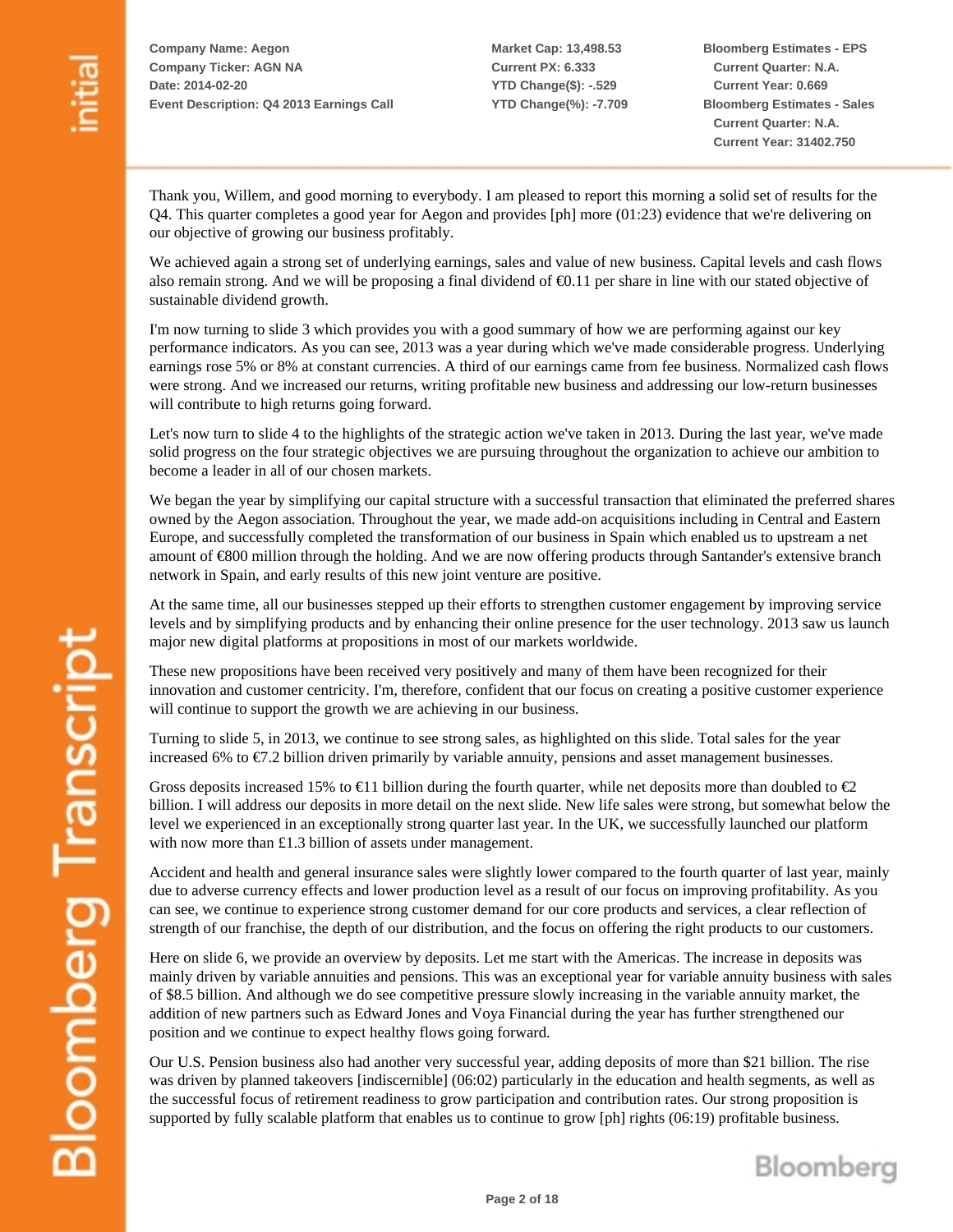**Market Cap: 13,498.53 Current PX: 6.333 YTD Change(\$): -.529 YTD Change(%): -7.709** **Bloomberg Estimates - EPS Current Quarter: N.A. Current Year: 0.669 Bloomberg Estimates - Sales Current Quarter: N.A. Current Year: 31402.750**

Our New Markets deposits of €3.2 billion for the quarter mainly reflect the significant growth of our third-party asset management business. But also, our joint venture in Japan is being a strong increase variable annuity production driven by the expansion of a distribution network of regional banks.

Turning to slide 7. We are committed to offering products and services that provide value to both our customers and to the company. This commitment is clearly reflected in a significant increase in the market consistent value of new business achieved this quarter and over the year.

In the Americas, variable annuities were a key driver of this increase as a result of higher volumes and higher margin supported by increasing interest rates. The improvement in the U.S. life business is the result of active repricing and the withdrawal of products that did not meet our profitability standards.

In The Netherlands, the market consistent value of new business was lower compared to the fourth quarter of last year due mainly to lower margins of mortgage transaction; contribution from our pension business was stable as some margin improvement fully offset lower sales.

As the slide indicates, market consists of revenue base in the UK was impacted by lower margins and volumes on annuities and lower pension volumes. And the MCVNB of new markets benefited from a strong sales in Asia. This, however, was offset by the impact of divestments in Spain and lower sales in Poland. In addition to increasing shares are profitability supported by cost efficiencies across all our businesses, and we continue to seek ways to further improve these efficiencies.

Here on slide 8, I want to highlight the successful shift we've made towards rebalancing our business. Today, a third of our earnings are generated by fee businesses. This has been achieved by growing our revenue-generating investments by over 7% per year since 2008 to €475 billion. And as you can see on the slide, this has been driven by growth in investments for the account of policyholders and off-balance sheet investments for third parties.

Now, on the other hand, our spread-based business had been significantly reduced over same period. Institutional spread-based balances are down \$28 billion and fixed-annuity balances are down almost \$20 billion. This reduction in balances over the last five years has reduced market risk and freed up substantial capital.

I'm now turning to slide 9. 2013, we executed on significant cost reduction program to grow the company, and you're aware of the extensive business transformation program in UK and significant cost reductions in The Netherlands. We're also improving efficiency in the Americas with the creation of a shared service center. This is a new group within the U.S. which will provide services to the whole of our U.S. organization and it will result in significant cost savings going forward.

The savings realized allowed us to invest in growth and to make strategic investments in technology to better connect and engage with our customers. We have already online direct sales channels in all our markets, and in the UK, we are preparing to launch a new the direct-to-consumer proposition during the quarter that gives individuals without a financial advisor access to a platform, providing them a full-service capability. This is a significant and fast-growing segment of the market. The investments we are making are needed to ensure that our proposition remained strong, compelling and differentiated.

I will now turn it over to Darryl for more insight on our earnings and financial position. Darryl?

### **Darryl D. Button**

Thank you, Alex. Here on slide 10, I would like to take a closer look at underlying earnings which, despite negative currencies impact, rose by 7% in the fourth quarter to  $\epsilon$ 491 million. In the Americas, earnings declined to  $\epsilon$ 327 million, which was mainly due to adverse persistency in the life and protection and a weaker U.S. dollar, partly offset by higher pension earnings.

Underlying earnings in the Netherlands increased to €110 million, as observed mortality was better than expected. As we have announced, beginning January 1, 2014, we have moved to prospective tables, bringing our IFRS reporting in

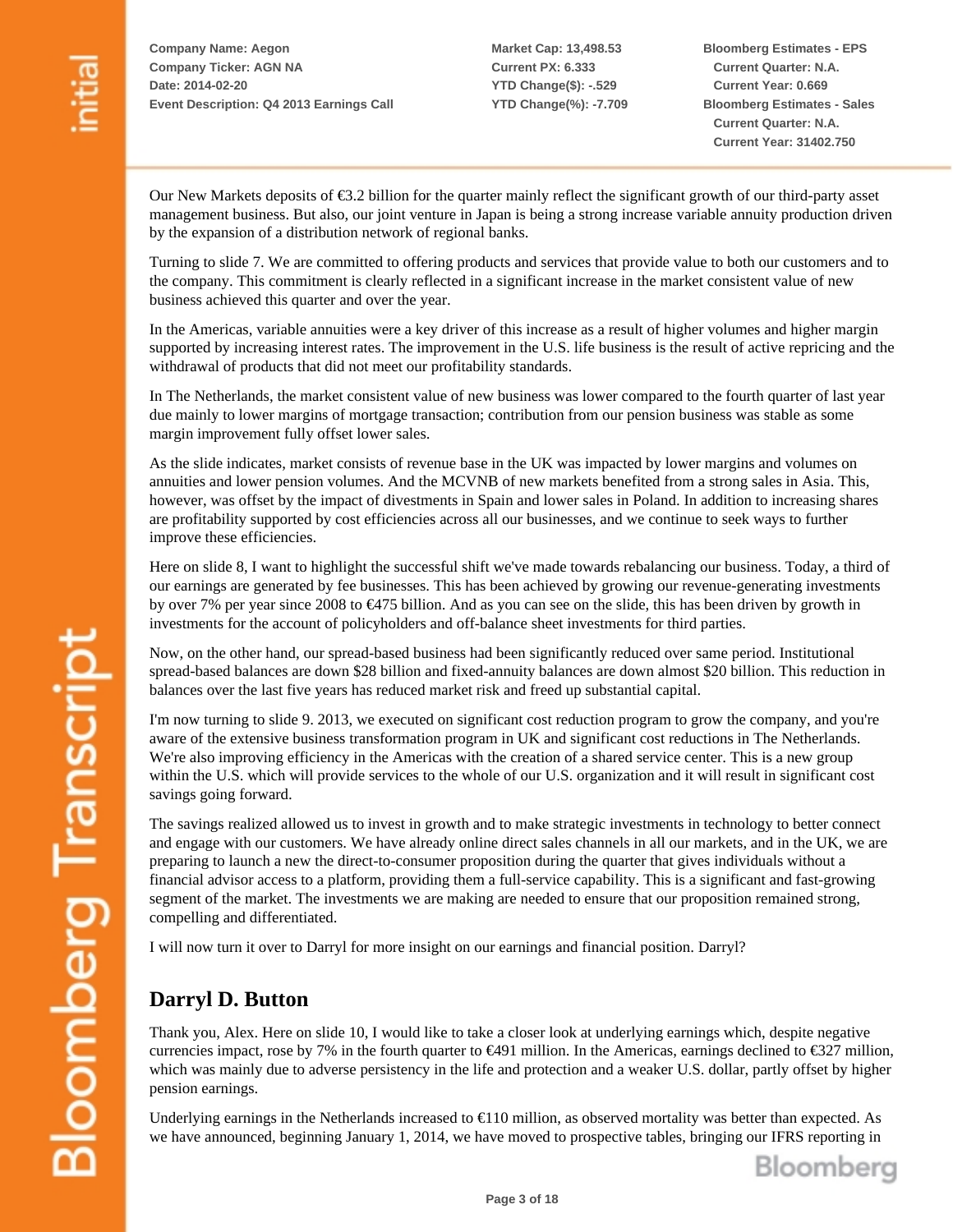**Market Cap: 13,498.53 Current PX: 6.333 YTD Change(\$): -.529 YTD Change(%): -7.709** **Bloomberg Estimates - EPS Current Quarter: N.A. Current Year: 0.669 Bloomberg Estimates - Sales Current Quarter: N.A. Current Year: 31402.750**

line with our statutory and economic frameworks. In the UK, underlying earnings decreased to  $\epsilon$ 21 million as we nvested in the development of our new direct-to-consumer proposition as Alex mentioned earlier. i

Earnings from new markets amounted to  $\epsilon$ 49 million. Higher earnings in Asia were more than offset by the negative impact of divestment in Spain and the recently introduced insurance tax in Hungary. Holding results improved by  $\epsilon$ 40 million, mainly the result of lower interest expenses following debt redemptions, reduced operating expenses and a one-time gain of €18 million related to interest on taxes.

Net income was down for the quarter and for the year. Here on slide 11, you can see that our strong underlying earnings for the quarter were mitigated by fair value results. Higher-equity markets and interest rates impacted our hedges, which I will address in the next slide. Realized gains were mainly driven by further adjustments to our general account investment portfolio in The Netherlands to bring it better in line with the new regulatory yield curve.

Impairments were very low this quarter as a result of the current benign credit environment. The little impairments we had were offset mostly by recoveries on investments in subprime RMBS in the U.S. Other charges were mainly related to restructuring in the Americas and the UK. In addition, the new pension legislation approved by the Polish parliament was more adverse than anticipated. And as a result, we have impaired the remaining  $\epsilon$ 10 million of intangibles related to this business.

By now, you will be familiar with the way we address the results of fair value items, as shown on slide 12. The results from fair value investments were, again, positive for the quarter mainly driven by returns on alternative investments and credit derivatives. Fair-value hedging programs where we largely have an accounting match were effective. However, there was a negative impact from the movement in our own credit spread in addition to model refinements in The Netherlands. Fair value hedging without an accounting match resulted in a loss of €123 million following strong equity market performance in the fourth quarter. As a result we saw losses again on both the equity collar hedge as well as on the macro hedge in the U.S. These hedges have now been restructured as outlined on the next slide.

Slide 13. We have replaced the U.S. macro hedge and the collar hedge with one single new hedge program. The goal of he hedge program remains to protect the capital position and dividend-paying ability of our U.S. business. Given the t strong equity market performance in 2013, higher interest rates and lower market volatility, we were able to put in place a new hedging program that will achieve the same level of capital protection but at a reduced expected cost and lower market sensitivities.

Assuming a total equity market return at 2% per quarter, the new hedge will have an expected cost of \$60 million per quarter and will vary by plus or minus a further \$60 million at the actual market returns vary by plus or minus 10%. The source of the volatility from this program continues to be the accounting mismatch that exists between the insurance treatment of the liabilities versus the fair-value treatment of the hedging instruments.

Turning now to Aegon's capital position at the end of the fourth quarter here on slide 14. Our group IGD ratio of 212% reflects the continued strong regulatory capital positions of our business units. This slide illustrates our capital management framework in practice. In the U.S. and the Netherlands, the improvement in the capitalization as a result of operational free cash flows allowed for dividend payment due to holding during the year. In the UK, we have reset our target and buffer capital levels based on Pillar 1 at 145% and 165%, now including the with-profit fund.

In the fourth quarter, we contributed another £150 million of capital and we are now comfortable with the level of capital in the UK. Each of our major business units is now capitalized within the target range. The next slide covers the consolidated operational free cash flows and excess capital at the holding.

Slide 15. Operational free cash flows were  $\epsilon$ 228 million in the fourth quarter. Excluding market impacts and one-time tems, operational free cash flows amounted to €304 million for the quarter and €1.3 billion for the year. We ended the i year with €2.2 billion of excess capital in the holding, reflecting €1.5 billion of dividend [indiscernible] (16:03) by our business units. As previously communicated,  $\epsilon$ 900 million of this capital will be used during 2014 to further reduce leverage. At the end of 2013, our gross leverage ratio was 30.1% and our fixed charge coverage was 5.1 times. With the further deleveraging later this year, we expect to be within our target ranges.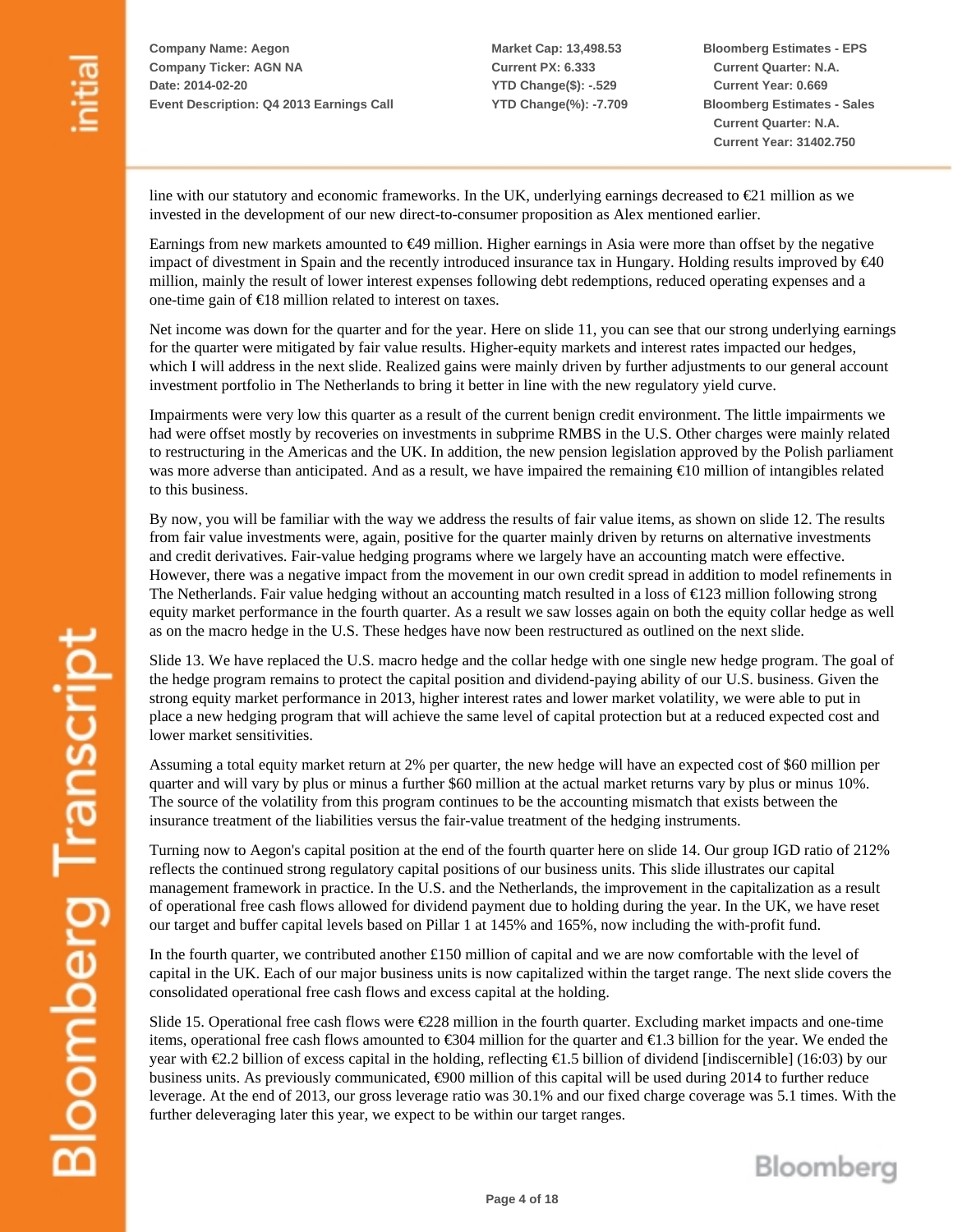**Market Cap: 13,498.53 Current PX: 6.333 YTD Change(\$): -.529 YTD Change(%): -7.709** **Bloomberg Estimates - EPS Current Quarter: N.A. Current Year: 0.669 Bloomberg Estimates - Sales Current Quarter: N.A. Current Year: 31402.750**

Slide 16. Given our strong capital position and solid cash flows, as Alex mentioned in the introduction, we will be proposing at the Annual General Meeting of shareholders in May a dividend of  $\epsilon$ 0.11 per share, covering the second half of 2013. This results in a full-year dividend over 2013 of €0.22 per share. As shown on the slide, the cash allocated to common dividends has increased substantially over the past few years. Our aim is to grow the dividend in a sustainable way, taking into account our capital position and our cash flows.

Alex, back to you. Wrap it up.

### **Alexander Rijn Wynaendts**

Thank you, Darryl. And before taking your questions, allow me to summarize here. We are pleased with our financial results over 2013, and the fourth quarter was, again, a strong quarter. And looking ahead, we are confident that our strong financial position, combined with a continued execution of our strategy will enable us to take advantage of the many opportunities we seek in all our markets and to create value for both our customers and our shareholders.

We're happy to take now your questions. Thank you.

# **Q&A**

#### **Operator**

Thank you, sir. [Operator Instructions] The first question comes from Farquhar Murray from Autonomous. Please go ahead.

**<Q - Farquhar Murray>**: Good morning, gentlemen. Just a couple of questions actually around the cash flow on slide 16, if I may. If we look at the  $\epsilon$ 1,335 million kind of normalized figure for the full year, I just wonder if you could outline the contributions coming from the U.S. and the run-off book and the track coming from the UK securitization.

And then specifically with regards to the U.S. component, I just wonder if you could help us in terms of how much that figure might be depressed by the absence of financing solutions this year and presumably at what stage we might see some [ph] back (18:40) on that? Thanks.

**<A - Darryl Button>**: Yeah, Farquhar, it's Darryl. Let me just give you a feel for the cash flows. They're actually pretty close in line with where we had highlighted in my June presentation on the expected cash flows for the year. So, obviously, the bulk of that is coming from the U.S. about  $\epsilon$ 900 million; the Netherlands, about  $\epsilon$ 250 million. The UK is actually contributing about zero right now from an operational free cash flow perspective. And as we've signaled in the past, we expect that to come up as we go into 2015 as we complete the transformation in that part of the business. And the rest of it is really coming from the rest of the organization.

**<Q - Farquhar Murray>**: Okay. And the run-off book and the UK securitization components?

 $\leq$  **A** - **Darryl D. Button**>: Yeah, the securitization components in the UK, it was about – little less than  $\epsilon$  50 million in 2013. That's going to drop down to about €25 million in 2014 and largely be gone in 2015. And that's down from over  $\epsilon$ 100 million in 2012. So, that's been a trajectory on the way down. In terms of from the run-off books in the U.S., the incremental impact from a year-over-year basis is pretty small, less than €100 million change on the delta. And I think that's the number that you're after there, and that would include the fixed-annuity portfolio in that as well.

**<Q - Farquhar Murray>**: Okay. Brilliant. [indiscernible] (20:11).

**<A - Darryl D. Button>**: Yup.

#### **Operator**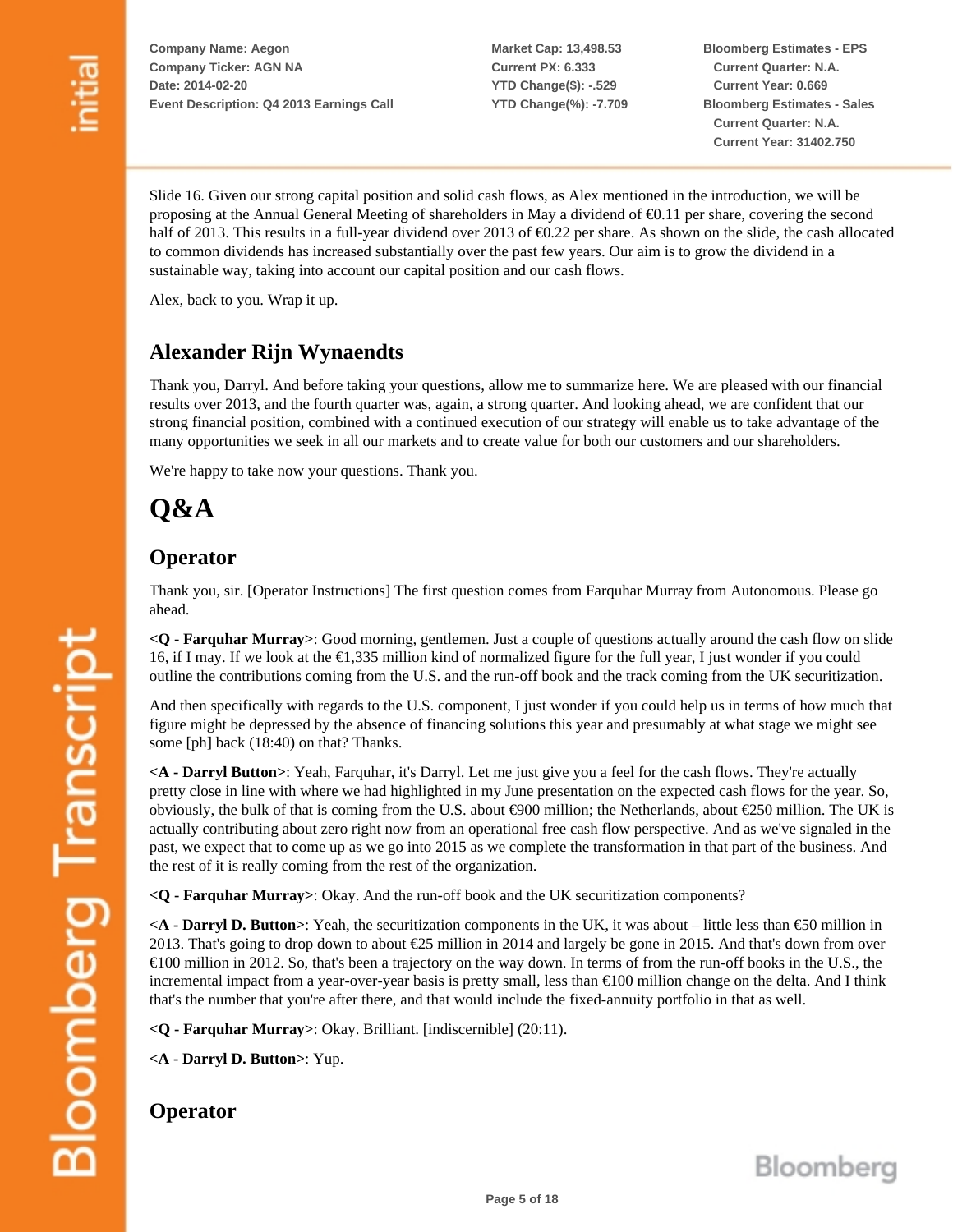**Market Cap: 13,498.53 Current PX: 6.333 YTD Change(\$): -.529 YTD Change(%): -7.709** **Bloomberg Estimates - EPS Current Quarter: N.A. Current Year: 0.669 Bloomberg Estimates - Sales Current Quarter: N.A. Current Year: 31402.750**

Thank you. Our next question comes from Michael van Wegen from Bank of America. Please go ahead.

**<Q - Michael van Wegen>**: Yeah. Good morning, guys. Michael van Wegen from Bank of America, Merrill Lynch. One question actually. I think looking at these results, it becomes increasingly clear that some of the operations that you restructured are doing well, and some, I guess, are not doing so well. I think things in the U.S. look nowadays quite good on the core business, and The Netherlands is not doing too bad either. I guess, two areas where things still remain tough is the UK and Canada. Darryl, in January talked about the portfolio review. Can you talk a little bit more about that? And can you talk us through your idea behind Canada and the UK, why you are confident that you can turn them around? And when are you willing to take steps given that you've worked on this now for the past five years? Thank you.

**<A - Alexander Rijn Wynaendts>**: Michael, thank you for your question. Appreciate you recognize that while we have taken a lot of actions, we're seeing really good results. The U.S. is a good example in terms of making choices and what businesses we want to stay and what businesses we don't want to stay. We still have there a run-off portfolio. It's clearly a portfolio of businesses, but we said they are not core to our business. And we said, and Darryl has repeated that in January, that obviously we are looking at all the options we have in order to deal with them, but in a way that we do not destroy unnecessarily shareholders' value. So, we will continue to put emphasis on it, the runoff portfolio, probably taking into account somewhat favorable market conditions.

And you talk about the UK and Canada, and clearly a challenged market environment. Let me start with the UK. Three years ago, we said we have done a strategic review of all the options we have in the UK. And when I meant all the options, I really mean all the options, effectively putting it in runoff, running it or selling it. We've come to the conclusion at that point in time that the best way for us to protect shareholder value was for us to take the actions which we needed to take, and that means starting by taking our cost very significantly.

You see the 25% we promised in terms of cost reduction. We executed on it. We have been very creative. We will have further cost reductions needed in the UK, while at the same time, we are also positioning ourselves for the future in the new platform world. That will take time, but I'm confident that we are on the right track and that we will see the reserves emerge.

But Canada is a different situation, where we have had a business for a long time in a market that clearly is not an easy market. And Canada clearly is one of those operations, where we still see that we need to take more actions. And we will be doing that and hopefully we're able to share more with you later this year.

**<Q - Michael van Wegen>**: Okay. Thank you. Can I follow up on what you said on the UK, please? I appreciate that in the couple of years ago, you've done the strategic review and you decided to go the fixed rate, let's call it that way. Do you agree with me that since then, the situation has deteriorated in the sense that you've got the cost that you target, and the profitability is still not anywhere near where it's supposed to be?

Cash flows are still not anywhere near where it's supposed to be with the zero for 2013, and you had to inject capital in the past year significantly ahead of what you expected. So, isn't the situation now that despite the decision that you made a couple of years ago, things have deteriorated only further, and perhaps, yeah, conclusions might need to be drawn again?

**<A - Alexander Rijn Wynaendts>**: Well, Michael, you know when you take a decision, you have to be consistent with your decision. That doesn't mean that you don't change the way you look at things but once you take a decision, you have a management that's committed to execute on the plan, and we are executing on the plan. We are taking our expenses down. We will continue to take further expenses down. We have developed, I think, a great capability, well recognized by the market in terms of platforms. And we should see the benefits of it emerging.

Well, on the cash flow, you're making a valid point. The cash flow is zero, but debt was as planned because it has the impact of securitizations, as Darryl just mentioned. And Darryl also gave you the trajectory going forward. So, we will continue to take the actions in the UK that are needed to fix this business, and we will do that ourselves.

**<Q - Michael van Wegen>**: Thank you.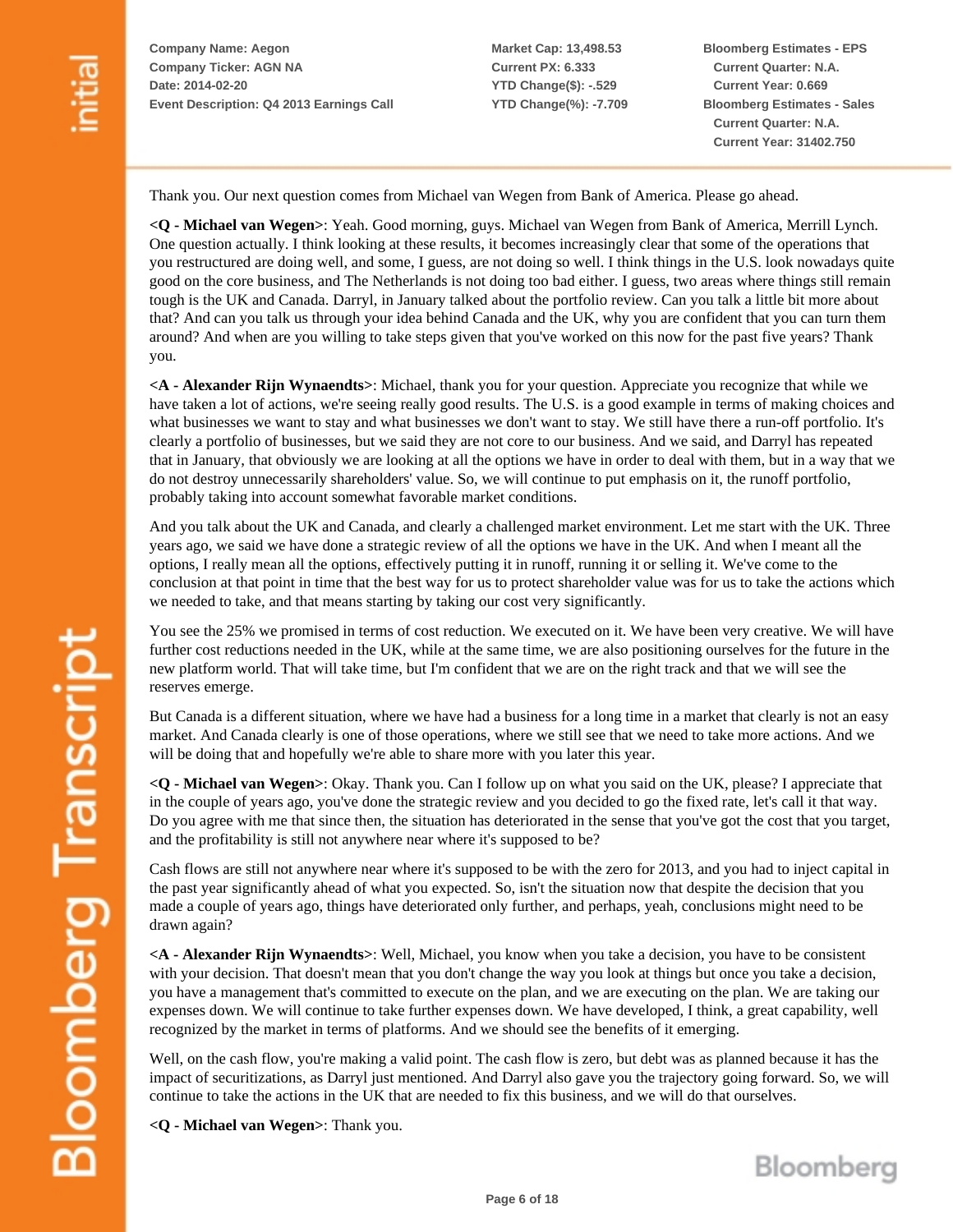**Market Cap: 13,498.53 Current PX: 6.333 YTD Change(\$): -.529 YTD Change(%): -7.709** **Bloomberg Estimates - EPS Current Quarter: N.A. Current Year: 0.669 Bloomberg Estimates - Sales Current Quarter: N.A. Current Year: 31402.750**

### **Operator**

Thank you. Our next question comes from Benoît Pétrarque from Kepler. Please go ahead.

**<Q - Benoît Pétrarque>**: Hi. Yes. Good morning. It's Benoît Pétrarque from Kepler Cheuvreux. The first question is on the dividend. I would like to come back on the decision to put the full year at €0.22. What has been your taking process beyond that? I just note that you have a strong excess capital at holding, excluding deleveraging it's still  $\epsilon$ 1.3 billion ahead of the [ph]  $\epsilon$ 600 million outflow (25:41), and how do you see your kind of dividend yield currently? I think it's about 3.2% on the  $\epsilon 0.22$ , so how do you kind of view dividend yield versus the sector?

Second question will be on the fixed annuity. I mean, I know it's on the runoff, but I mean [indiscernible] (26:02) in the U.S., so how do you see this business going in the next two years? Do you see opportunities? And I've seen the [indiscernible] (26:13) rate actually on the new business going up by 20 bps quarter-on-quarter, so is that a kind of sign that you are a bit more aggressive commercially on the fixed annuity, or are you still out there?

And then just finally on the variable annuity business, you just mentioned during the presentation some more kind of – there'll be more competition on that, so, I mean , how do you see that moving in 2014? Do you expect still healthy margins and good volumes in 2014? Thanks.

**<A - Alexander Rijn Wynaendts>**: Benoît, thanks. Yes. On the dividend, I think we've been very consistent. We have a dividend policy. The dividend policy is based on the strength of our balance sheet and based on cash-flow generation. And what's really important here is that we want to have a dividend that is growing sustainably in the future. So, looking back at this year's full-year dividend, it's a 5% decrease over the previous year. In terms of yields, we are positioned somewhere between the U.S. sector. We're higher in terms of yield in the U.S. sector and a bit lower than the European sector, probably not surprising in view of the profile we have where we have nearly 60% of our businesses in the U.S.

I'll take your last question and – so that Darryl can give you more insight on your question about fixed annuities and variable annuity competition. You see what we're seeing is now is the results of a lot of hard work which is taking place in previous years to develop distribution. You see the sales coming from new distribution channels. I just mentioned the two: Edward Jones and Voya Financial. And I think that that is what is now emerging, and that is also the reason that we feel pretty comfortable that the positive trend will continue.

Now, we've had good margins, very good margins, and you could say these margins have been in the low, what we call them, the low 20s or margins, which we do not believe will be sustainable going forward, but they don't need to be sustainable going forward. So, we probably expect a little bit more competition and pressure on the margins, but still very healthy margins and a great momentum in the distribution. Darryl, do you want to answer the question – respond on the fixed annuities?

**<A - Darryl D. Button>**: Yeah, I could be very short on fixed annuities. I would not signal it. I see the fixed annuity for us, picking up anytime soon. We've said in the past that interest rates need to be significantly higher than where they are now. Obviously, they're starting to get – starting to jump up at the end of the fourth quarter and have come back down here again as we sit here today.

But we're really not really ready to run the credit risk that would be required to make the spreads work in today's rate environment. So, we need rates to be a lot higher than we are and a steeper curve. I just don't see that in the near-term forecast. So, I would take expectation down on that, perhaps.

**<Q - Benoît Pétrarque>**: Great. Thanks.

### **Operator**

Thank you. Our next question comes from David Andrich from Morgan Stanley. Please go ahead.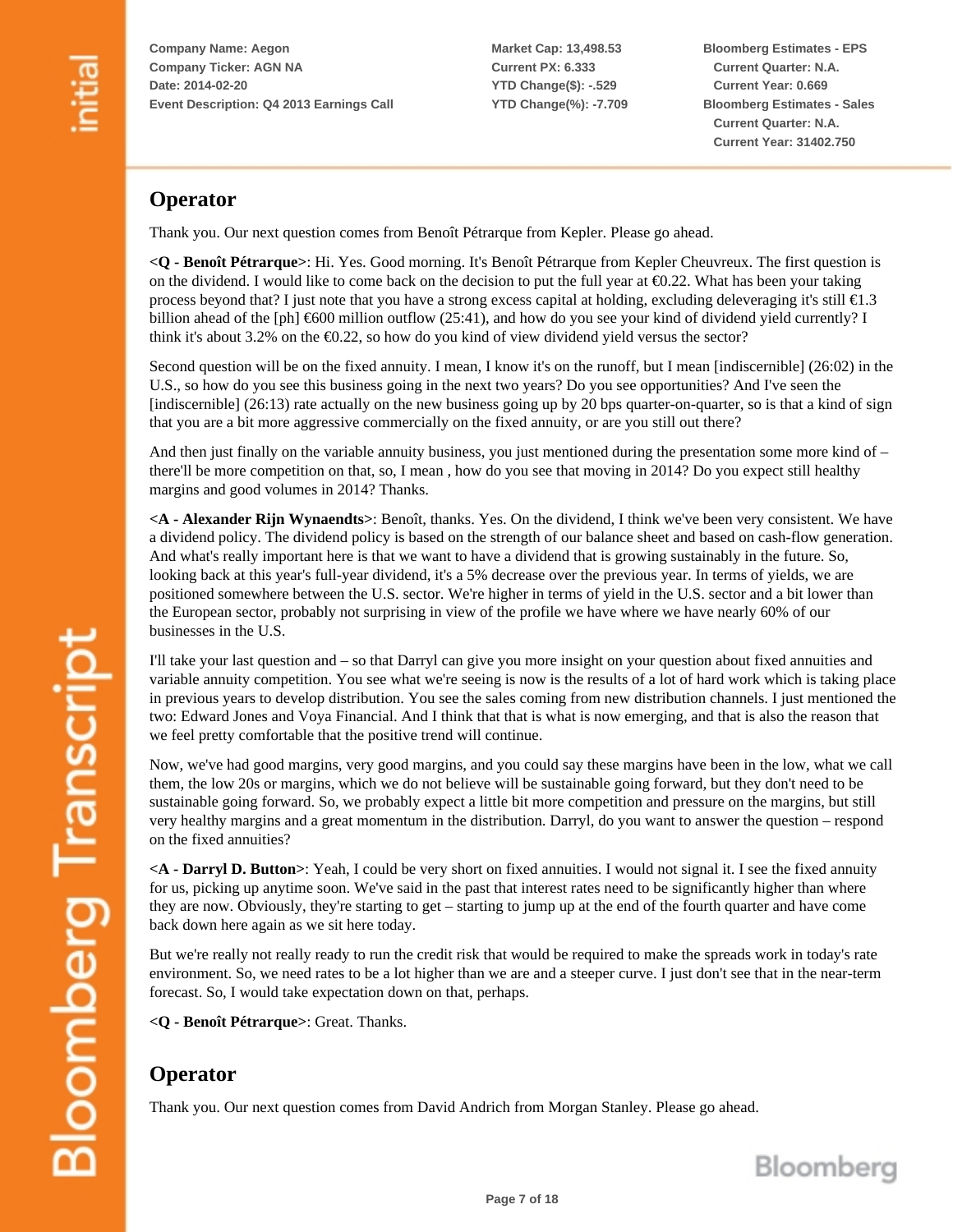**Market Cap: 13,498.53 Current PX: 6.333 YTD Change(\$): -.529 YTD Change(%): -7.709** **Bloomberg Estimates - EPS Current Quarter: N.A. Current Year: 0.669 Bloomberg Estimates - Sales Current Quarter: N.A. Current Year: 31402.750**

**<Q - David Andrich>**: Hi. Good morning. Thanks for taking my question, err, questions. I just want to follow up on the earlier question regarding [ph] captives (29:25) in the U.S. and kind of the – what the drag has been creating on U.S. free cash flow. I just wondered if you could just give a bit more comment on that in terms of the 4Q results. And then also year going forward, what do you expect to happen?

#### **<A - Alexander Rijn Wynaendts>**: Darryl?

**<A - Darryl D. Button>**: David, I'll take that one. The drag, it's been running above €40 million per quarter, that's what it was in the third quarter. We've had several quarters where we have not financed the redundant reserves of the XXX, AXXX issue in the U.S. We're actually looking at that for 2014. And I actually expect us to execute some financing of that in 2014, which we'll bring back some of that strain in the operational free cash flow somewhere in the next couple of quarters.

**<Q - David Andrich>**: Okay. Then that will impact the operational free cash flow, so we should – well, we would hope to expect about  $\epsilon$ 40 million, so increase – is that going forward till the 2014?

**<A - Darryl D. Button>**: Yeah. We've had €30 million to €40 million kind of strain in our numbers each quarter for the last four, five quarters, as we've held off on financing. So, we'll be able to get some of that back when we catch back up. Yeah.

**<Q - David Andrich>**: Great. Thank you very much.

#### **Operator**

Thank you. Our next question comes from Nick Holmes from SocGén. Please go ahead.

**<Q - Nick Holmes>**: Hello. Hi there. Just a couple of quick questions. The first one is coming back on the portfolio optimization review, I wondered if you can turn us whether the rise in U.S. rates last year is going to help you to accelerate finding solutions for the runoff book.

And then second question is, again, coming back on the dividend. If you measure this as a payout of net underlying earnings, and I think it comes to something like 30%, and that seems a little bit low. And I just wondered whether you would agree with that and whether you think that there is scope for it to rise on that basis? Thank you.

**<A - Alexander Rijn Wynaendts>**: Nick, on your question of portfolio review, yes, I did say that the rising interest rate environment, the improvement in general of market conditions, investors looking for yield. Actually, all of that is – hopefully, they're going to make it all easier and more executable. There's better work done here to deal with issues of the runoff portfolio. And I think we've been very clear all along that it is our objective. And that's why we put them separately in the runoff bracket. It is our objective to address this but, again, in a way that we do not destroy unnecessarily shareholder value. So, it has clearly our attention, and the market condition is improving. We'll make things easier.

**<Q - Nick Holmes>**: Can you give us a little bit more color on the sort of solutions that you think might be possible?

**<A - Alexander Rijn Wynaendts>**: I don't think it would be a good idea for me to speculate on that right now. All I'm saying to you, Nick, is that we are looking at all options available to effectively accelerate the runoff in what we now see improved market conditions.

**<Q - Nick Holmes>**: Okay.

**<A - Alexander Rijn Wynaendts>**: In terms of you dividend, what I've said just in response to the previous question, what's important for us is that we had dividend that is growing sustainably over time. And that's part of our strategy where we said we wanted to take our risk on, improve our risk profile, be more predictable. And that also applies here to the dividend. And we believe that the  $\epsilon 0.22$  which represent a 5% growth over the previous year is a good basis for growth going forward.

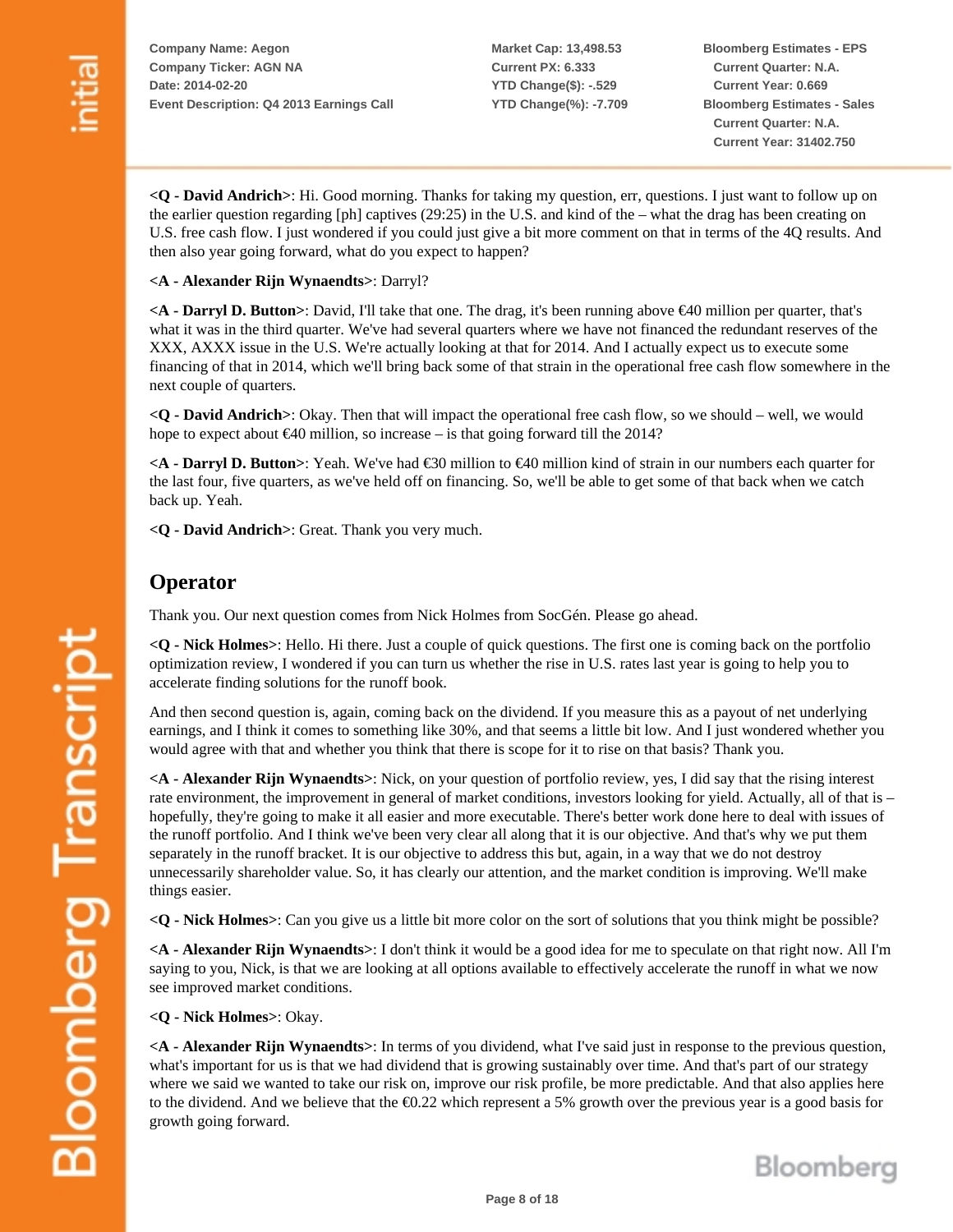**Market Cap: 13,498.53 Current PX: 6.333 YTD Change(\$): -.529 YTD Change(%): -7.709** **Bloomberg Estimates - EPS Current Quarter: N.A. Current Year: 0.669 Bloomberg Estimates - Sales Current Quarter: N.A. Current Year: 31402.750**

**<Q - Nick Holmes>**: Okay. I mean, you don't think that there is some – a structural issue with the dividend, that it's structurally low, perhaps, because of the legacy situation that you still have to some extent?

**<A - Alexander Rijn Wynaendts>**: Again, Nick, I can only repeat what I said. For us, the objective is clearly a steadily growing dividend, and we've grown it now 5% of the previous year. That brings us with a dividend yield, by the way, in excess of our U.S. peers, and I would admit a bit lower than our European peers. Not surprising if you look at the portfolio composition of Aegon being for a big part U.S.-based.

**<Q - Nick Holmes>**: Okay. That's great. Thanks very much.

#### **Operator**

Thank you. Our next question comes from Ashik Musaddi from JPMorgan. Please go ahead.

**<Q - Ashik Musaddi>**: Hi. Good morning, everyone, and thank you. Sorry to come back again on the same point on your runoff business. I know you have been trying to give some answer, but some parts on that – assuming interest rate starts picking up now, what would you think your book will look like? I mean, would you start looking for some potential disposals, or would you still be thinking from a runoff perspective of that book assuming interest rate pick up significantly from here on?

I know you have mentioned that you definitely look for shareholder-value-creation thing, but at least if you can give a bit more color would be great. Secondly, on the impairments, it looks like the impairments went down significantly in this quarter. Is it a real improvement in the RMBS market that is just driving that, or is it across the book which is going forward? I mean, how should we think about it going forward would be great. Thank you.

**<A - Alexander Rijn Wynaendts>**: Ashik, what I said on the runoff is that we obviously are looking at ways to accelerate the runoff. And, of course, if we are able to find a buyer for these blocks of business in the runoff business, we would certainly do that because it would accelerate the runoff.

**<Q - Ashik Musaddi>**: Yes.

**<A - Alexander Rijn Wynaendts>**: Difficult for me to give you more color right now.

**<Q - Ashik Musaddi>**: Okay.

**<A - Alexander Rijn Wynaendts>**: But I can say to you – what I can say, we are engaging conversations. We are looking at options. And I hope that of the course of the year, I can give you more.

**<Q - Ashik Musaddi>**: Okay. Thank you.

**<A - Alexander Rijn Wynaendts>**: Darryl, you want to respond on the impairments?

**<A - Darryl D. Button>**: Yes. Ashik, it's Darryl.

**<Q - Ashik Musaddi>**: Hi, Darryl.

**<A - Darryl D. Button>**: Look across the whole portfolio, credit is pretty benign everywhere right now. So, we're just really not seeing much in the way of gross impairments in any of our portfolios right now. And then it's further enhanced by we're actually getting some of the recoveries back in the U.S. RMBS portfolio. So, that's really – those two things together [indiscernible] (35:56)...

**<Q - Ashik Musaddi>**: So, should we expect it going forward as well, or is it just a one-off kind of an event?

**<A - Darryl D. Button>**: So, I think in the near term, I don't see anything – we're not hearing anything on our side from a credit perspective in the near term that anything should change this trend. Obviously, credit comes in cycles, but in the near term, I think this is to be expected.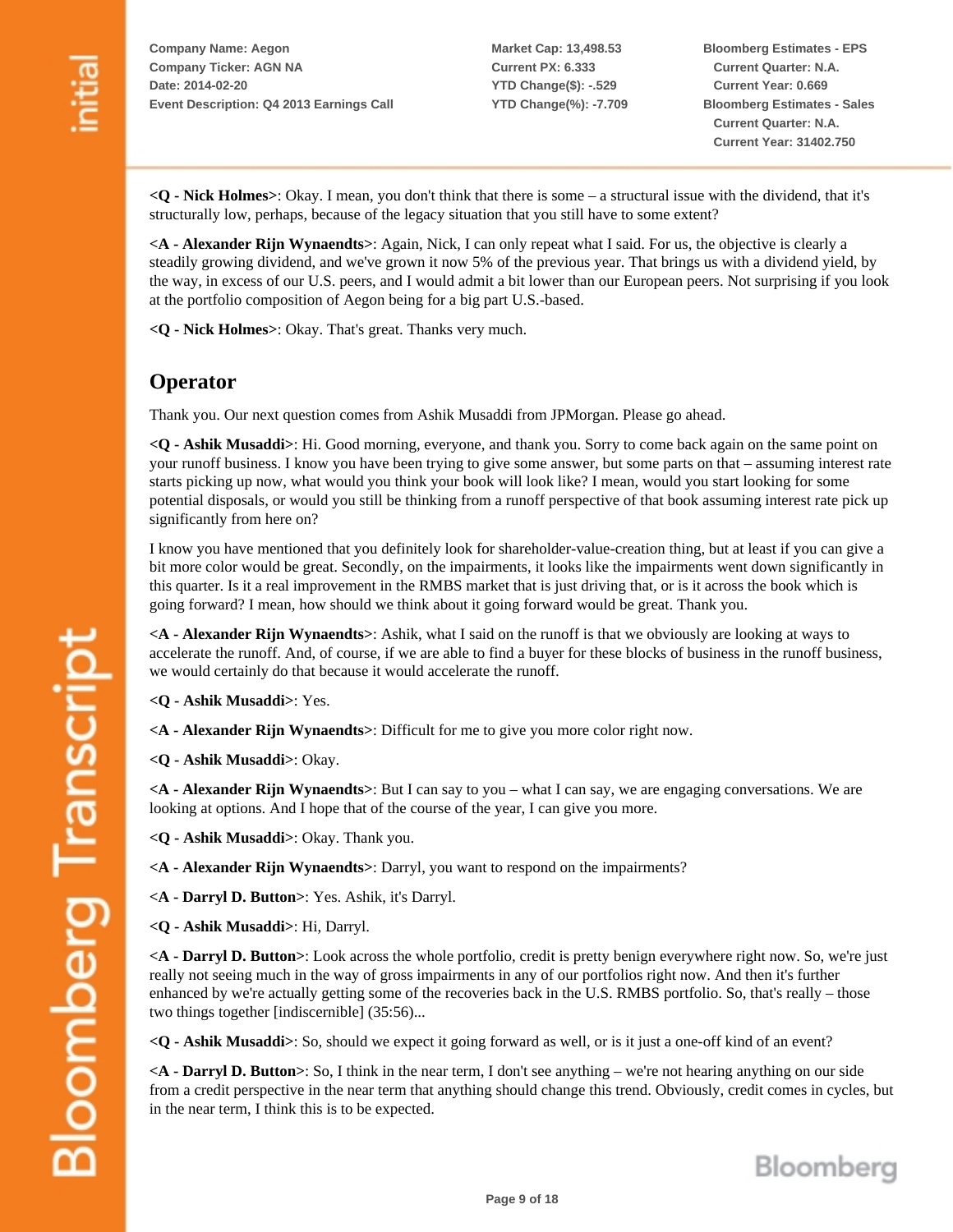**Market Cap: 13,498.53 Current PX: 6.333 YTD Change(\$): -.529 YTD Change(%): -7.709** **Bloomberg Estimates - EPS Current Quarter: N.A. Current Year: 0.669 Bloomberg Estimates - Sales Current Quarter: N.A. Current Year: 31402.750**

**<Q - Ashik Musaddi>**: Okay. Thank you. That's very clear. Thanks a lot.

### **Operator**

Thank you. Our next question comes from William Elderkin from Goldman Sachs. Please go ahead.

**<Q - William Elderkin>**: Thank you. And good morning, everybody. A couple of questions. First of all, just pulling up on Farquhar's question, within the U.S. cash generation for 2013, was that €100 million of that €900 million you mentioned coming from the runoff businesses [indiscernible] (36:43) answered correctly?

And secondly within U.S. businesses, I just wonder do you have any meaningful exposure to long-term cap products? I understand there have been some reserving issues there and – just where do you stand on that?

And then finally, I was wondering if you'd help me with the UK business. I've been trying to understand what the potential earnings power of the pensions businesses going into 2014-2015. The way I was thinking about it, you were looking at the fourth quarter pensions earnings of £9 million loss have impact all the negatives that you've mentioned, which takes me to plus £4 million, and whether if you can give me a sense of how much of the IT expenses and [indiscernible] (37:24) may or may not recur as negative charges. Plus any other dynamics I should be bearing in mind when I'm thinking about my forecast.

**<A - Alexander Rijn Wynaendts>**: Yeah. Would you like to take the question on the runoff business?

**<A - Darryl D. Button>**: Yeah, I will. Sorry, there's lot of questions, but we're trying to get those all. It was jotted down there. No, the €100 million was not the actual capital released for the runoff business. It was more of the delta effect, if you will, that we're seeing coming from those on a period-over-period basis. I actually don't have the actual capital that was released from those runoff businesses, and I'm going to have to ask IR to follow back up with you on that.

On the second question, I think it was long-term share related.

**<A - Alexander Rijn Wynaendts>**: Yeah, that's long-term share related in there. I think you know we have some exposure to long-term care, limited exposure. We're comfortable with the reserves and the provisions we have.

In terms of the UK business, clearly, this has been a quarter we have a number of exceptionals. The exceptionals are related to persistency, as we highlighted, but also to a number of investments which we are making to make our business more ready for today's environment. You know we're making significant investments in our platform capability. We're also, as we announced, as I announced, making investments in a proposition which is a proposition which is going [ph] to be focused (38:55) on the end consumer directly which is a very different model and a new model in our business. So, a lot of these investments, effectively, are impacted – are impacting this quarter.

**<Q - William Elderkin>**: Sorry, guys, just coming back on that. On – so, on the UK side, are those investments likely to continue into 2014 or is that base has begun for the timing being?

**<A - Alexander Rijn Wynaendts>**: I think it's fair to say, William, that you can expect that these investments will continue in a similar range in terms of run rate going forward.

**<Q - William Elderkin>**: And then just, sir, finally again on the UK, I was under the impression that you have been paying out cash commissions which [indiscernible] (39:36) to 2013. Will that now stop going into 2014, and what's the order of magnitude in terms of potential earnings uplift if indeed that perception was correct?

**<A - Alexander Rijn Wynaendts>**: We are certainly benefiting from the new environment from RDR. So, for new business which has been written after 2013 that is indeed done on a commission-free basis, but we still have a lot of [ph] effective trail (40:06) commission on previous contracts which we continue to pay commission on. So, the commission level has come down which, by the way, is a very good thing for our business going forward, but we do feel that trail commissions in particular in our workplace so the group pension space.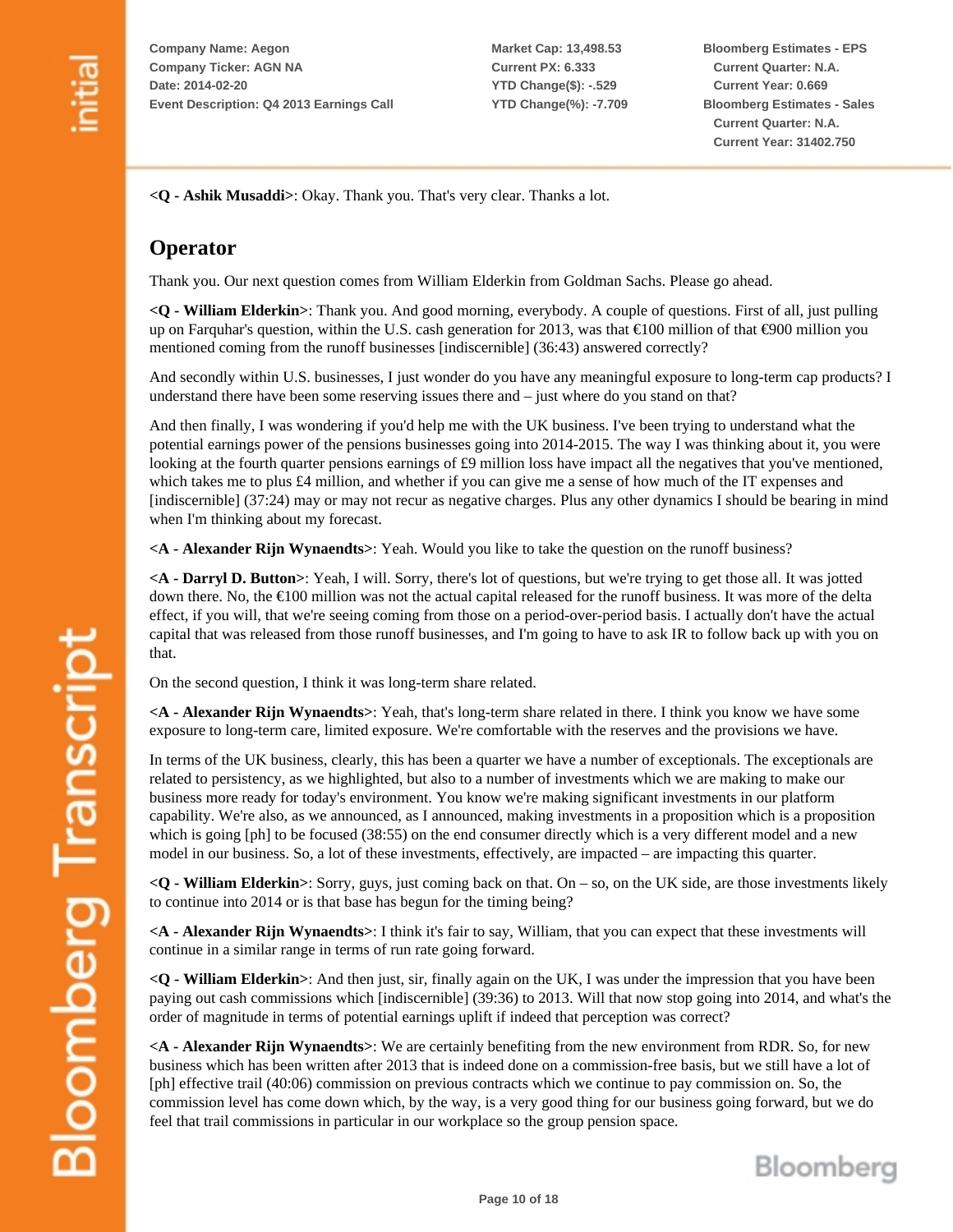**Market Cap: 13,498.53 Current PX: 6.333 YTD Change(\$): -.529 YTD Change(%): -7.709** **Bloomberg Estimates - EPS Current Quarter: N.A. Current Year: 0.669 Bloomberg Estimates - Sales Current Quarter: N.A. Current Year: 31402.750**

**<Q - William Elderkin>**: I don't know if you could sort of comment on it. But, I mean, the most [indiscernible] 40:26) things, I mean, it's difficult for that pension business to be delivering much beyond sort of low-double-digit ( earnings for some time. Is that fair?

**A - Alexander Rijn Wynaendts>**: What is clear, Will, we need to increase scale. And that's why we invest in the **<** capabilities we have. As you know we have I think a platform capability for pension business which is very much recognized. So, we are now really focusing on scale, indeed, in order to get our cost levels on a more efficient basis which should be driving earnings going forward.

**Q - William Elderkin>**: Okay. Thank you. **<**

#### **Operator**

Thank you. Our next question comes from Maarten Altena from Mediobanca. Please go ahead.

**Q - Maarten Altena>**: Yeah. Good morning, gentlemen. Three questions from my side. The first is a follow-up on **<** he UK, the capital position in particular as you mentioned now to be more satisfied with the capital position. Does this t mean that we should expect the upstreaming of dividends to the holding as of the first quarter 2014 already, or is that still too early?

The second thing is on rolling expenses because what should we expected for a run rate – quarterly run rate given that he fourth quarter was impacted by a one-off and taken to account the earlier-announced that the deleveraging measures t for 2014. And maybe on the Netherlands, would you able to update us on what you have seen in group pensions in the fourth quarter 2013 and how you see the pipeline competitions and maybe also the outlook for 2014? Thanks.

**A - Alexander Rijn Wynaendts>**: Darryl? **<**

**A - Darryl D. Button>**: Yeah. I'll take the first two. On the UK capital, no, I wouldn't expect the dividend here in the **<** first quarter of 2014, not after just putting a contribution in the fourth quarter of 2013. The reality is we expect a step change in the cash flow generation in the UK starting in 2015. I think 2014 is really a transformation year, where we complete the investment that Alex was mentioning in terms of the cost and the transformation cost that we're investing n the UK. That will also complete the run rate expense reduction by the end of 2014, so not only will we stop investing i with the expenses will come down. In addition to that, the securitization will run out in the UK as well in 2015.

And then as Alex said, we're really – the new business stream has come down substantially in the post-RDR world, where we don't have the high commission or the commission environment. Those four things will all interact by the end of 2014 and really create 2015 being a positive cash flow year for the UK. And I think a step change to the cash flow. So, you could assume that 2015 will be the transition year and we'll – we should be ready to pay dividends in 2016 based on calendar year 2015 performance.

You also asked about holdings. Yeah, there was an extraordinary interest on taxes in the holding, that was 18 million this quarter. There is a about 5 million of noise that went the other way. So, I think you will look at the holding run rate results to be about 13 million high for this quarter.

**A - Alexander Rijn Wynaendts>**: I think the last question was on – [ph] that's on the bench of the Netherlands **<**  $(43:32)...$ 

**Q - Maarten Altena>**: [indiscernible] (43:32). **<**

**A - Alexander Rijn Wynaendts>**: ...which I'm happy to answer. I think what's important to see is that coverage ratio **<** is improving, as you know. High equity markets, slightly higher interest rates. So, it means that it's easy now to consider transfers. As such, we have a good pipeline. It's important for us, and we've been very consistent that we price hese products in line with our pricing policy. But I believe that not only our strong capital position which is clearly t recognized in the Netherlands but also the improved back-office capabilities – we really invest a lot in improving our back-office capabilities – will all be the basis for – to see that the pipeline which is coming will also convert into actual

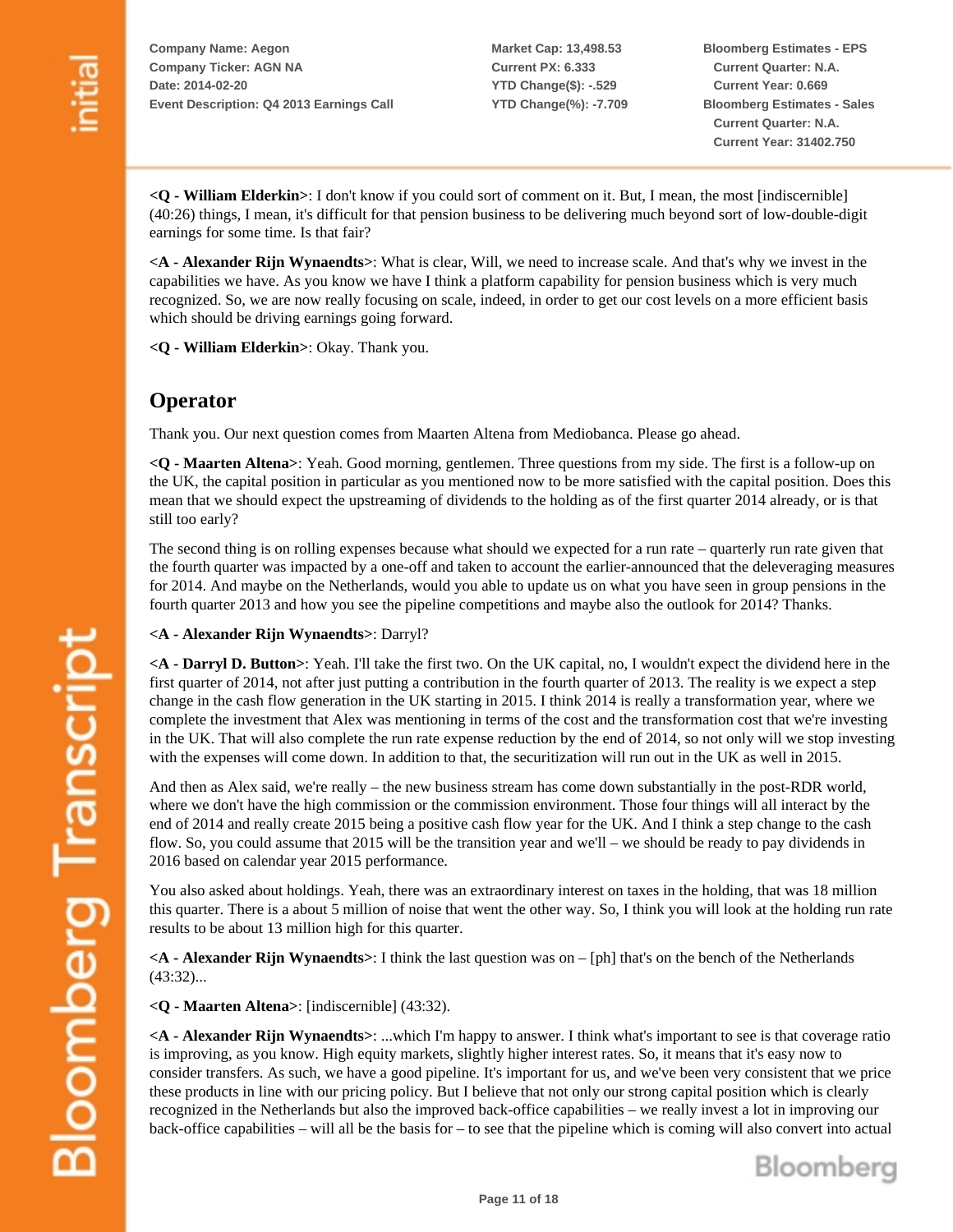**Market Cap: 13,498.53 Current PX: 6.333 YTD Change(\$): -.529 YTD Change(%): -7.709** **Bloomberg Estimates - EPS Current Quarter: N.A. Current Year: 0.669 Bloomberg Estimates - Sales Current Quarter: N.A. Current Year: 31402.750**

#### business.

The second element I'd like to bring maybe to your attention, because I think it's an important change going forward, you're well aware of the tax changes in the Netherlands. So, the contribution rate, effectively, which is tax-free, is being reduced. But probably more important also is that the – there is a cap now on the amount that is pensionable, and that's  $€100,000$  now. And that means that we see a lot of opportunities effectively to offer our customers that has a pension which is in a tax-efficient place to be complemented with more capabilities in terms of saving for the future.

So, we'll be focusing not only on our group pension customers and the contributors but also to that, individually, in particular for all of those, that now I see a [indiscernible] (45:04) and need to find different ways of replacing their retirement savings for the future. So, that is an additional capability where we're very much focusing on and with all the efforts we're putting in place of connecting better with our customers. Those have contributed the pension plan, with all the digital and technology investments we're making, we believe we're well positioned to take advantage of that new opportunity emerging as a result of the legislative changes in – here in the Netherlands.

**<Q - Maarten Altena>**: Okay. Very clear answers. Thanks.

#### **Operator**

Thank you. Our next question comes from William Hawkins from KBW. Please go ahead.

**<Q - William Hawkins>**: Hello. Thank you. Two questions, please. First one, can you update your guidance, please, of what would be the impact on underlying earnings if yields stayed unchanged where they are today? And then secondly, can you remind me your dividend policy now with regards to interim dividends? Are we back to the former times' policy of interim dividends being sort of fixed at the final dividend, or do you retain flexibility for interim dividend movement? Thank you.

**<A - Darryl D. Button>**: On the interest rate sensitivities, we really haven't updated those from what we've previously put out in the market. So, what we're seeing, I think, it's – I think the biggest thing to keep in mind is that the book yields, particularly in the U.S., and this is where most of the interest rate sensitivity comes from, the book yields are down around 5% now, maybe just a little bit below that.

And we're getting new money investments in the low fours now, so that differential versus what we had two or three years ago when the book yields were six and we were getting new money investment yields of three, so that differential has shrunk significantly. We've also lowered our long-term interest rate assumptions back in the third quarter when we took the DAC right off and the assumption changed back in the third quarter. So our expectations for rising interest rates have been pushed out significantly. So, that lowers the overall sensitivity, but we haven't put any new guidance in the market, and I'm not prepared to give any here today.

**<A - Alexander Rijn Wynaendts>**: On the interim dividend, William, we will obviously maintain flexibility in terms of what we do between the interim and the final dividend. All I can say here, again, is we are looking for a dividend that is growing sustainably in the future.

**<Q - William Hawkins>**: All right. Thanks.

### **Operator**

Thank you. Our next question comes from François Boissin from BNP Paribas. Please go ahead.

**<Q - François Boissin>**: Yes. Good morning, everybody. This is François Boissin from Exane BNP Paribas. Two questions, please. The first one is on your cash flows. Basically you've reported a stronger market value of new business over the past years. I was wondering if this could translate into higher cash flows going forward, basically if there are room to improve your midterm guidance on that. And the second point is on dividends, just to come back on the interim dividend and what you put in slide 16 in your presentation. Is the €460 million a fixed amount, or are you

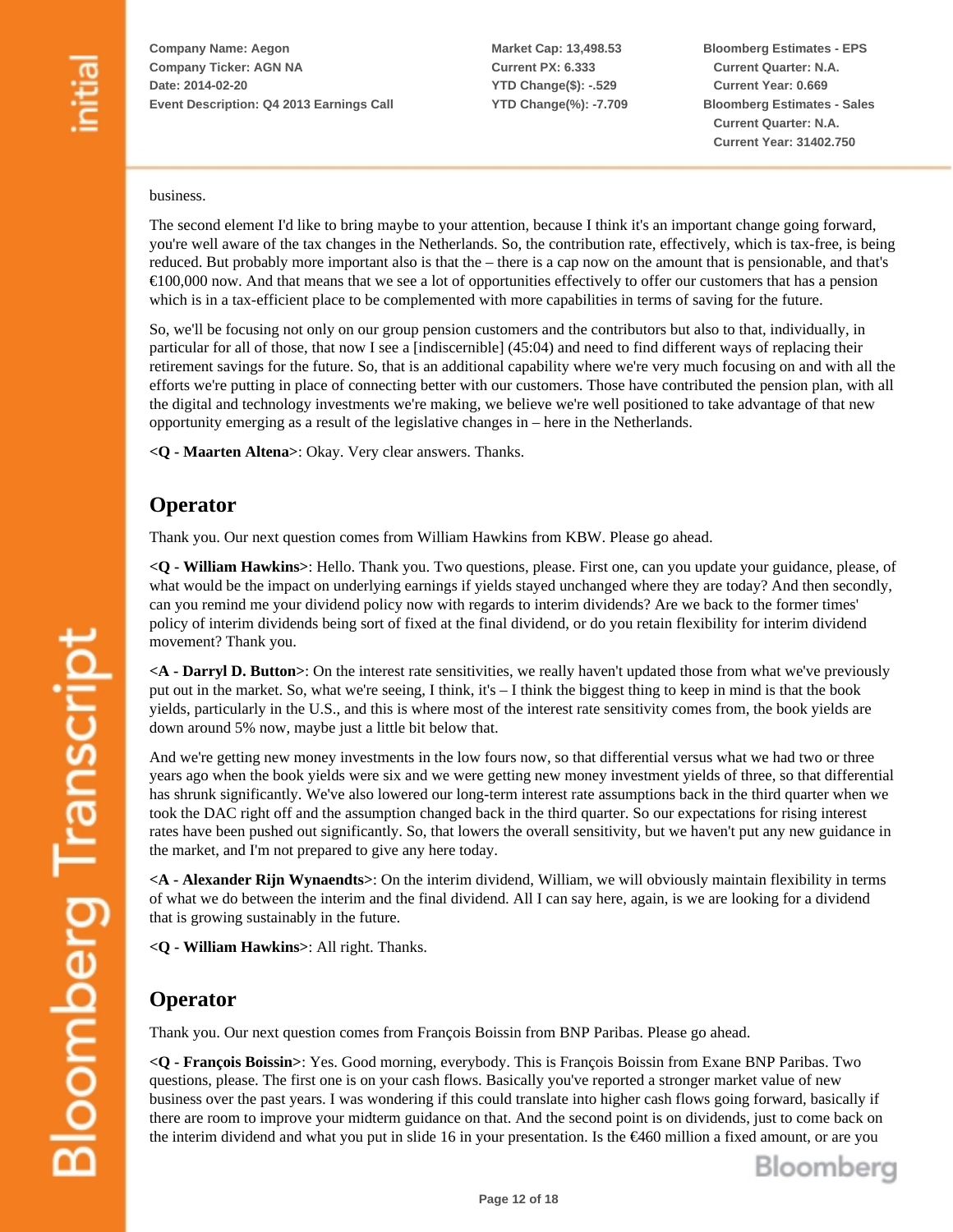**Market Cap: 13,498.53 Current PX: 6.333 YTD Change(\$): -.529 YTD Change(%): -7.709** **Bloomberg Estimates - EPS Current Quarter: N.A. Current Year: 0.669 Bloomberg Estimates - Sales Current Quarter: N.A. Current Year: 31402.750**

ready to go beyond this for 2014? And basically should we assume that  $\epsilon$ 0.11 is what you aim to pay as an interim dividend or could you go higher than that? Thank you.

**<A - Darryl D. Button>**: Hi, François. It's Darryl. I'll take those. The short answer is yes. The MCVNB will translate into higher operational free cash flow, higher earnings, higher ROEs going forward. That's an important part of our story. We've been able to get all of the products we said to be very attractive, very profitable margins in this low-rate environment, and I think that's the most important of the MCVNB is that we have the profitable new business which is going to take our ROE, earnings, and operational free cash flows and propel them forward going forward. So, I think the answer is a definitive yes.

In terms of the interim dividend on slide 16, I wouldn't read too much into this. We've tried to caveat with the footnotes that are there. We're not going to forecast or give guidance on our dividend. So the footnote is simply saying we're assuming it's flat although Alex has stated very clearly that our ambition and our goal is to provide a sustainably growing dividend going forward.

**<A>**: And a sustainable dividend as well as buying back any scrip dividend that we pay to those of our shareholders that elect specifically to have scrip dividends, so we want to pay it fully in cash.

**<A>**: Cold cash dividend.

**<A>**: Full cash dividend, yeah.

**<Q - François Boissin>**: Okay. It's very clear. Just coming back on the potential improvement in free cash flow, basically, what timeframe should we be thinking of in terms of significant improvement in your opinion?

**<A>**: Well, in the short term, you really – obviously, the new business is an accretion over time and so it has a horizon – where long-term business and it has a long-term horizon associated with it. It's incremental and over a long period of time.

In the short term, the operation of free cash flows will probably most be impacted by the step change that I mentioned earlier in the UK. Really, when we cleared 2014 and head into 2015, we expect the UK consistent with the guidance that I showed back in the summer, we expect the UK to come out of the zero to a small loss territory that they're in up into the \$150 million, \$200 million range by 2015.

**<Q - François Boissin>**: Okay. And then for basically the high-margin business being sourced in the U.S., this is something that you see beyond 2016 basically?

**<A>**: Yeah. The U.S., the other phenomenon that we've talked about in the U.S., obviously, [indiscernible] (50:55) and the profit on the new business and the transition to the fee business is all accelerating free cash flow generation from that part of the growth business, but we have to offset the other issue that was raised earlier which is the incremental impact and the decline that's coming from the rundown of the runoff businesses and the spread businesses as those get smaller.

**<Q - François Boissin>**: Sure. Thank you very much.

#### **Operator**

**Bloomberg Transcript** 

Thank you. Our next question comes from Edward Donahue from One Investments. Please go ahead.

**<Q - Peter Testa>**: Hi. Actually, it's Peter Testa. I have a couple of questions, please. Firstly, just on the discussion about your capital. I mean you've been quite clear on what you expect in the UK, but just looking on, say, a wider perspective, you have clear 2015 return on equity goals. The largest, say, obstacles, it seems, to getting those are realizing the runoff and getting the returns up in the UK on those large blocks of capital employed. Can you maybe just give us a sense on how you perceive the opportunity to make those goals in 2015 through these businesses as part of Aegon? Or think about what – give some sense, if that is not the case, whether there are opportunities to review these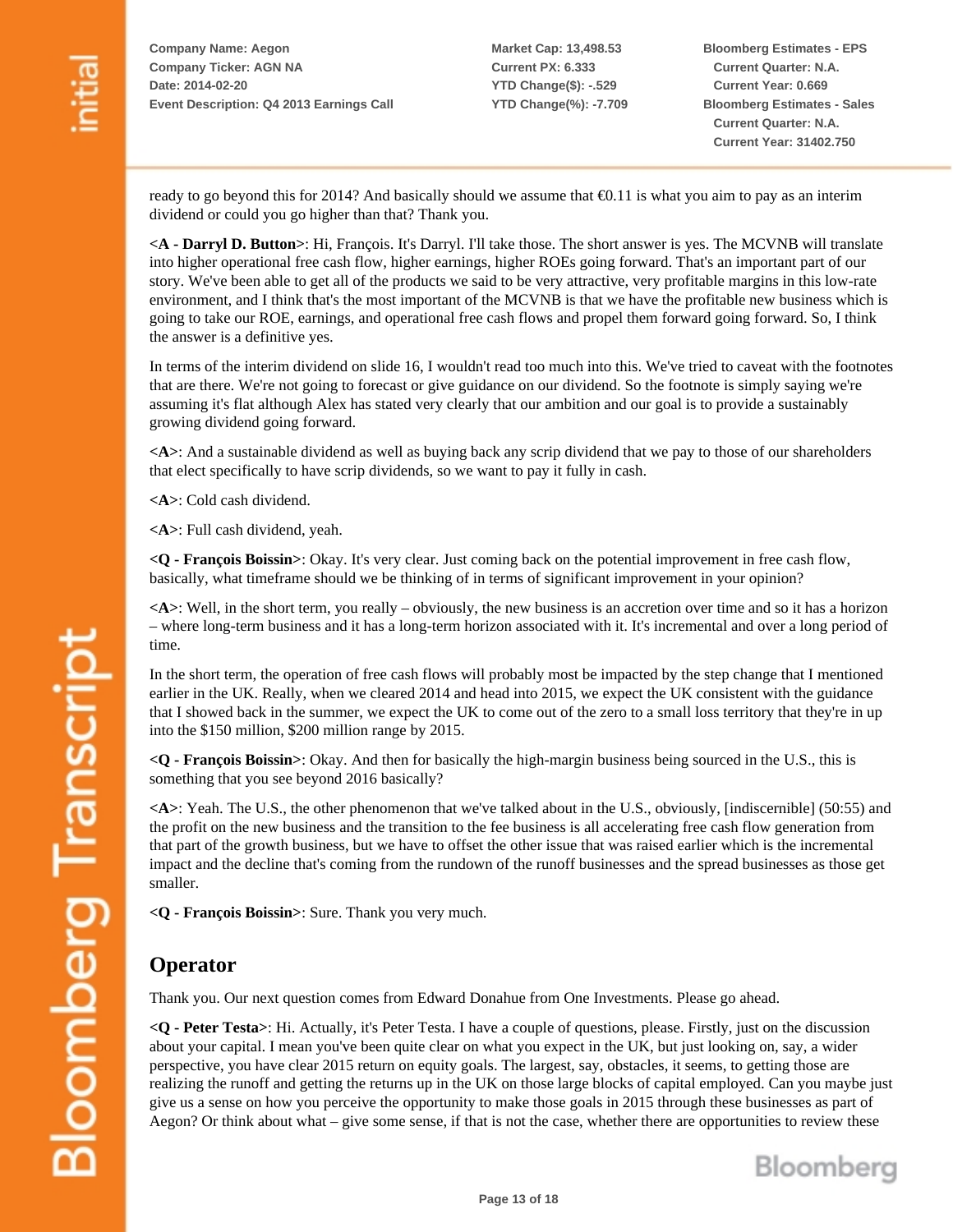**Market Cap: 13,498.53 Current PX: 6.333 YTD Change(\$): -.529 YTD Change(%): -7.709** **Bloomberg Estimates - EPS Current Quarter: N.A. Current Year: 0.669 Bloomberg Estimates - Sales Current Quarter: N.A. Current Year: 31402.750**

situations again.

And then on the variable annuity business, you talked about a potentially more competitive market. Can you give a sense as to whether this is something you're really seeing in new business working on now, or was that just a long-term view expressed that returns are very good, and you're not expecting it stay that way, but that you haven't seen any change at this moment? Thank you.

**<A - Alexander Rijn Wynaendts>**: Thank you for your question. Yeah. I think we have been again very clear that we want to address those runoff businesses. These businesses are not part of our core businesses, and obviously if we can accelerate that through a sale, we would certainly entertain it. But again, I said we want to do that in a way that we're not destroying shareholder value. On the other side, we're now seeing that there is more appetite for this type of transactions, and we're putting all our efforts in trying to get this executed.

On the UK, I can only repeat what I repeated earlier is we've looked at the various options we have. We do recognize that the returns are far from where they need to be. We have had a number of options explored. As I said, with some – putting in a run-off which we felt was not an attractive option. We would have lost enormous amount of value. Dealing with it ourselves, taking ourselves the measures that need to be taken, taking our cost down very significantly – 25% cost reduction we've had. We will have further cost reductions. We've had also a lot of significant reduction of employees, so over 4,500 to something around above 2,000 right now, and more will have to take place. So, we're taking these actions.

And the final one is obviously [ph] resources (53:57). And it would – there'd be possibility to transact, and we've come to the [audio gap] (54:02-54:03) us taking the measures we need to take was really the best option at that point in time, and we are really executing on that option. And I think we're also delivering on what we're promising, which is important: taking our cost down, restructuring our business in the UK, at the same time positioning it that we are able to maintain these assets which we have on our book, in our system from an old-platform environment to a new model platform which I'm very pleased also to say has been receiving quite a number of rewards. So, that is promising. We'll continue to execute on the plans in the UK.

Now, in terms of the margins of variable annuity business, yeah, these margins are high margins in the low-20s. And it's more a reflection of the fact that these margins [ph] are high (54:55) that I made a comment that we do expect and have to expect that these margins will come down. But what is important is that we continue to be committed in maintaining an all-time pricing discipline for new business. And at least there's more than enough room in this environment to be able to maintain that.

**<Q - Peter Testa>**: Okay. Thank you. But I got this one follow-up question on capital. You make the – make a statement that you look to grow your dividend over time, which is a good – a strong goal. To what extent do you think there's an opportunity to go beyond delevering with the excess capital streamed up, maybe not in early 2014, but over the medium term of the business because you've delevering now for some time, we paid a lot of high-yield debt. You have a strong balance sheet structure, [indiscernible] (55:44) based, respectively, given the cash flow comments earlier. To what extent should we just expect continued delevering or other capital steps in the medium term?

**<A - Darryl D. Button>**: Well, I'm pleased to hear that you recognize that we have a sound policy on dividends, stable but growing dividends. And clearly, we're also looking and we have signaled in the past, and I do like to reiterate that right now, that it is our intention to neutralize the effect of the dilution, which came with the transaction to cancel our preferred shares with the Aegon Association. We've given that intention over a longer period of time and that could be one of the ways of redeploying our capital.

**<Q - Peter Testa>**: Yeah. And okay, thanks very much for the answers.

### **Operator**

Thank you. Our next question comes from Gordin Aitken from RBS. Please go ahead.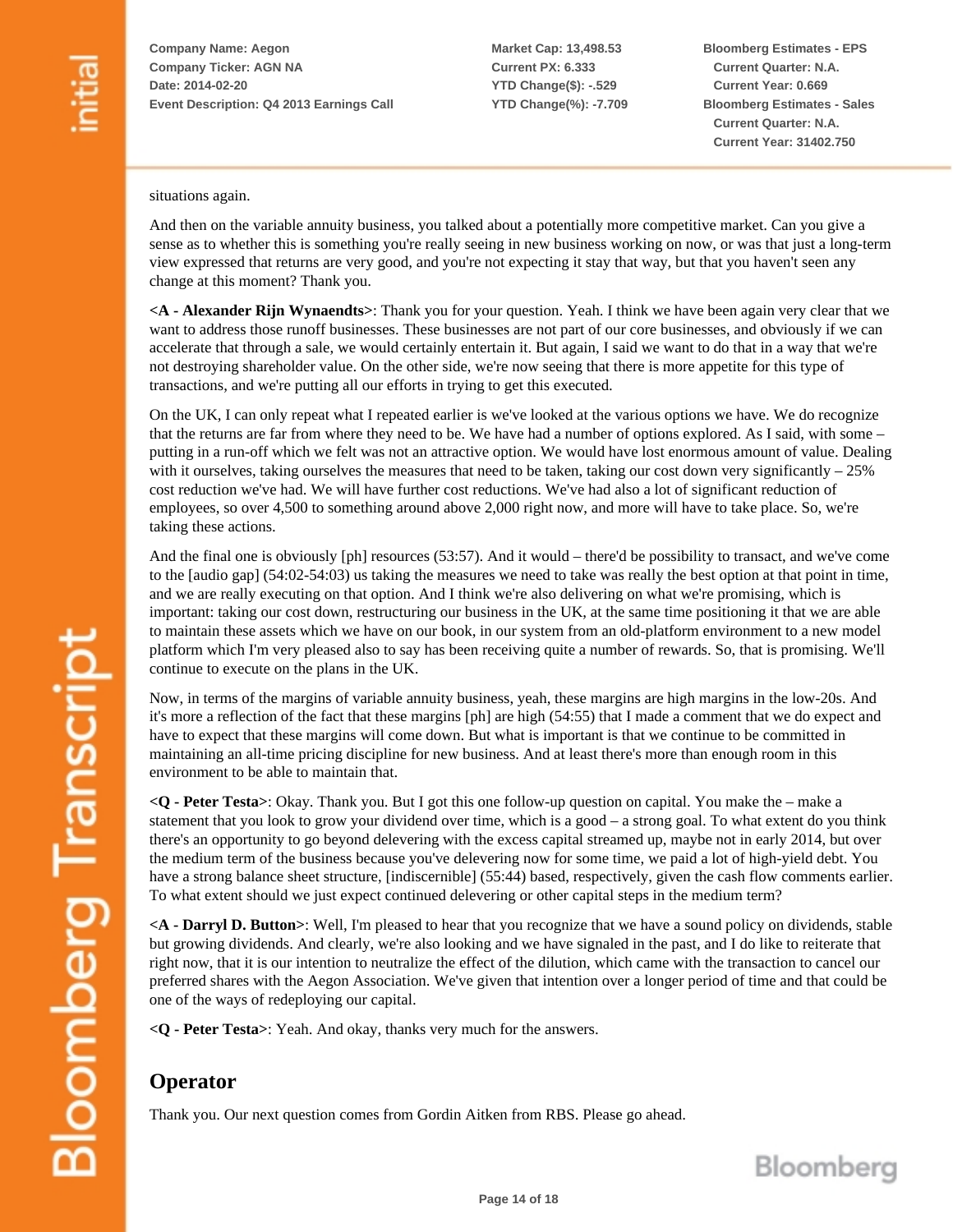**Market Cap: 13,498.53 Current PX: 6.333 YTD Change(\$): -.529 YTD Change(%): -7.709** **Bloomberg Estimates - EPS Current Quarter: N.A. Current Year: 0.669 Bloomberg Estimates - Sales Current Quarter: N.A. Current Year: 31402.750**

**<Q - Gordon Aitken>**: Hi. It's Gordon Aitken from RBC. A couple of questions, please. First on your Dutch pensions buyout business. You mentioned you got a good pipeline because it compares to this morning reporting an acceleration of that business in the fourth quarter with improved margins. Just wondering if you can see what the IRR on that pensions buyout business is for you in the Dutch market?

And the second question on the UK, I mean, you pulled away from annuities in recent years, but you built a very decent drawdown capability. Now, drawdown sales for the market returned 40% in 2013 and probably the more – I think it had more to do with demographics and anything else, but drawdown has to improve presumably as pension [ph] pot sizes (57:19) increase in the UK. Can you talk a bit about what your growth prospects are in drawdown and how much competition there is in that market? Thank you.

**<A - Alexander Rijn Wynaendts>**: Yeah. In terms of the buyout business in the Netherlands, which are effectively addressed some assets to us and us taking over the liabilities. Again, here, we are committed to maintaining strict pricing discipline. We've done that all along. And it means that you see also somewhat of the lumpiness in the sales quarter-over-quarter. So, our pricing discipline means we have to achieve at least returns of 10%. And you can be sure that we are delivering on that target as well.

In terms of drawdown, Darryl?

**<A - Darryl D. Button>**: Yeah. The only thing I can say, I agree with you. We agree with you that the drawdown in the UK is going to be an increasingly important product going forward. And so, we're actually very bullish about the prospects for enhanced drawdown products, and that's going to be something – in fact, that's something we're undertaking and enhancing that on our platform, enhancing that [indiscernible] (58:23). Over the next 18 months, taking two enhancement product there. So, I would say, we're bullish there.

**<Q - Gordon Aitken>**: Can I just come back on the first part on the Dutch Pensions business. I mean, there's a real lack of supply. I mean, as I understand, there's only a couple of players in this market at the moment. So, you talk about needing to maintain IRRs. I mean, who's keeping the pricing tight, is it consultants? Because presumably, the pension funds have got nowhere else to go apart from this, there's only two people right in this business.

**<A - Alexander Rijn Wynaendts>**: Gordon, you're right to say that the number of suppliers in these businesses have been reduced. And I would say that we at Aegon, particularly, I think are an attractive provider because we have strong capital position. And I think it's easy to understand that when a company – a corporate CFO of a corporate – takes the decision to transfer liability and these liabilities are liabilities of a very long period of time, it is important that they look at a provider such as Aegon that has a strong capital position and is committed to maintain a strong capital position.

We, at the same time, also want to maintain our pricing discipline. And that's where we find – we're looking for the right balance. You're absolutely right. There is a flow coming. We want to maintain our pricing discipline. We're not in a hurry to take off all the schemes at once. Taking over scheme, setting up a new scheme requires a lot of work. We want to make sure we do that right. And that's why we invest also in our back-office capabilities because it's important that we provide excellent quality of service to not only the corporate [ph] transfers, the pension (59:58), but to each and every single contributor, employee in the pension scheme because we believe not only the opportunities with the other corporate scheme but all the add-on business we can do in particular now in the context of the changing tax legislation which means we'll get more access and there will be more need to save outside of the corporate pension plan.

So, it is a business which we are clearly very much focused on. But we look at it beyond, purely, a corporate pension transaction. It is about all the millions of employees which effectively we have as part of these corporate pension themes where we think the big opportunity is going along forward.

**<Q - Gordon Aitken>**: Thank you.

#### **Operator**

Bloomberg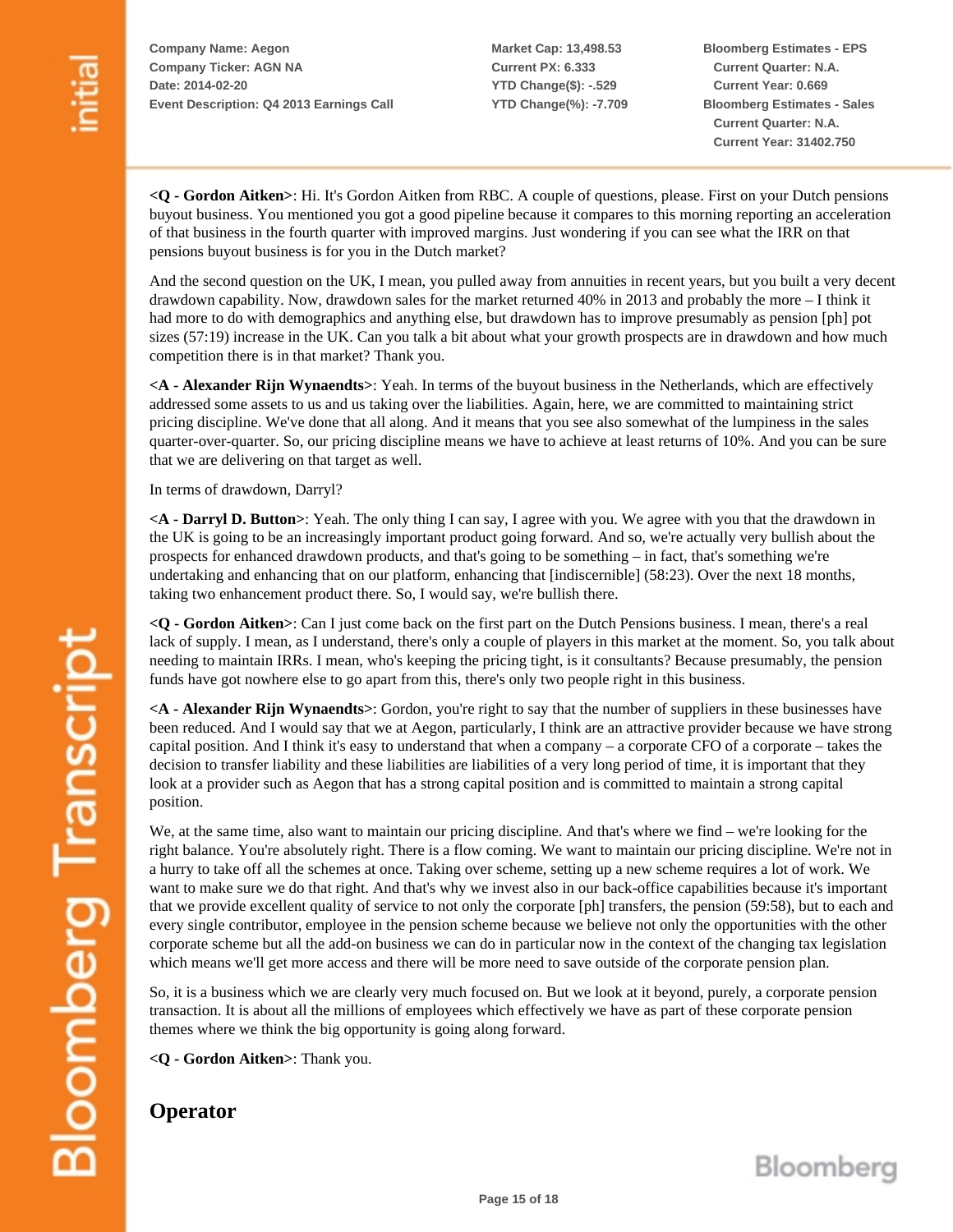**Market Cap: 13,498.53 Current PX: 6.333 YTD Change(\$): -.529 YTD Change(%): -7.709** **Bloomberg Estimates - EPS Current Quarter: N.A. Current Year: 0.669 Bloomberg Estimates - Sales Current Quarter: N.A. Current Year: 31402.750**

Thank you. [Operator Instructions] The first question comes from Maud van Gaal from Bloomberg. Please go ahead.

**<Q - Maud van Gaal>**: Hi. Good morning. I have two questions both on the Netherlands actually. I was wondering – so many competitors in the Dutch market are preparing to be sold or for sale and I was wondering if you see that as an advantage or a disadvantage competitively for you this year. My second question was – and I'm sorry if I missed it – if you can give an update on how your talks are going with [indiscernible] (01:01:41) another unit-linked client. And also if you've seen new proceedings coming your way and you are seem to be sort of warning for that, and I was wondering if you can comment on that. Thank you.

**<A>**: Maud, in general, the Dutch markets, I think, there is an absolute – a broad recognition that result to capacity. So, any form of consolidation on the longer run will be positive for our market. Let me repeat our position here and we said that clearly this morning, our focus is on growing our business organically.

Now your second question is about the [indiscernible] (01:02:22). We have come to an agreement with [indiscernible] (01:02:25) as you know and that means we have agreed to implement shared agreements, and that is an agreement with 35,000 policyholders. And our priority now is to get this done and implement it. And we've already dealt with certain groups of the 35,000 and I hope and expect that before the summer, we can have that process entirely completed.

You asked me if we had more proceedings as you call it for the time being, we have not in more proceedings coming to us.

**<Q - Maud van Gaal>**: Thank you.

#### **Operator**

Thank you. Our next question comes from Archie van Riemsdijk from Dow Jones. Please go ahead.

**<Q - Archie van Riemsdijk>**: Yes. Good morning. This is Archie of Dow Jones. I was wondering on the run-off businesses that you might want to try to sell and you see increased appetite, can you give some – well, can you describe them a little bit and which kind of parties would be interested in buying them?

**<A>**: Archie, you know the run-off businesses we have, so they're clearly stated in all our reporting. And I think it's too early now to speculate on what pieces or what parts could potentially be sold to what. What I did say and happy to repeat that is clearly it has our attention and we would like to be able to accelerate that run-off. And obviously, if we're able to transfer it to another party, that would help the run-off and accelerated run-off.

**<Q - Archie van Riemsdijk>**: Okay. And you don't have a target or expectation that you can show at least one of them or something like that?

**<A>**: No. I've been very clear that we're working on it and that's all I can say right now.

**<Q - Archie van Riemsdijk>**: Okay. Thank you.

### **Operator**

Thank you. Our next question comes from Chris [indiscernible] (01:04:28) Please go ahead.

**<Q>**: Good morning, [indiscernible] (01:04:31) I would like to come back on the [indiscernible] (01:04:34) discussions. I would like to know what the average compensation is you will be paying to these 35,000 customers you mentioned earlier. And the second question is about the [indiscernible] (01:04:50) performance process. I understood that they having talks with Aegon about compensation as well. Do you recognize them as a party, are you making progress in the talks and have you made provisions for an actual number of clients that need to be compensated? Thank you.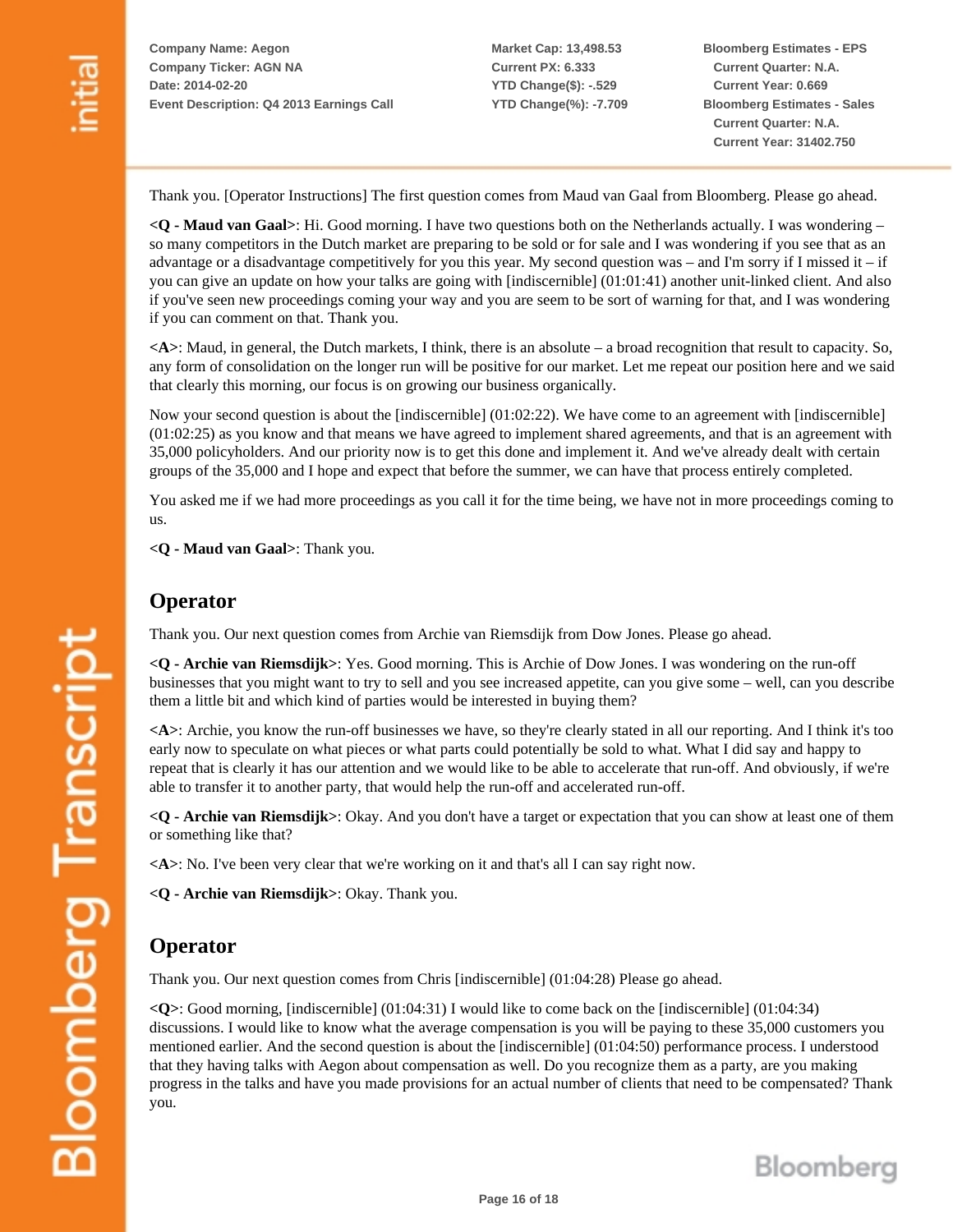**Market Cap: 13,498.53 Current PX: 6.333 YTD Change(\$): -.529 YTD Change(%): -7.709** **Bloomberg Estimates - EPS Current Quarter: N.A. Current Year: 0.669 Bloomberg Estimates - Sales Current Quarter: N.A. Current Year: 31402.750**

**<A - Alexander Rijn Wynaendts>**: Yeah. In terms of average compensation, the best way I can guide you is that we have announced a provision of €25 million and we have around 35,000 customers. But again these are very different customers, so I'm not sure if that, on average, tells you a lot. What's important is that we have come to an agreement with shifting on how to implement the measures and what we want to do to make sure that every single of those customers that were part of that shifting gets what we've [ph] read (01:05:43) they should receive before the summer. And that's really what we're focusing on.

On the second question I said to you that our priority today is let's focus on dealing with the 35,000 members of the shifting. And we want to get this done before we start in anything else.

**<Q>**: Okay. But at least the question about just taking [indiscernible] (01:06:06) process, could you elaborate on that?

**<A - Alexander Rijn Wynaendts>**: Yeah. We are continuing to be in discussions with them, and obviously it is way too early to share anything with you. We'll certainly share something with you when it's time, but we are discussing consistent with what we've always said, we would like to have this all issue around reselling behind us. It is not a good thing for the industry. It's not a good thing for Aegon. What we would like is that the customers feel the trust in the sector, the trust in Aegon. And what we are doing is therefore executing very diligently on the shifting and the 35,000 customers there make sure that they get what we have promised and they get it in a timely way.

**<Q>**: But can you tell me how many people this [indiscernible] (01:06:57) is representing?

**<A - Alexander Rijn Wynaendts>**: 35,000 roughly.

**<Q>**: [indiscernible] (01:07:01) I mean, speaking [indiscernible] (01:07:03) process?

**<A - Alexander Rijn Wynaendts>**: I'm not aware of the number, I'm not aware of that number. And I'd be happy to look into it and ask Joven Bone, who is the head of our communication to come back to you if that number is available.

**<Q>**: Okay. Great. Thank you.

#### **Operator**

Thank you. There appears to be no further questions. Please continue with any of the points you wish to raise.

### **Alexander Rijn Wynaendts**

Yeah, I would like to thank you for joining our call. It's always a pleasure for us and, of course, we appreciate your interest in Aegon. Thanks a lot and have a great day. Bye.

#### **Operator**

This concludes the Aegon fourth quarter 2013 results conference call. Thanks for participating. You may now disconnect.

*This transcript may not be 100 percent accurate and may contain misspellings and other inaccuracies. This transcript is provided "as is", without express or implied warranties of any kind. Bloomberg retains all rights to this transcript and provides it solely for your personal, non-commercial use. Bloomberg, its suppliers and third-party agents shall have no liability for errors in this transcript or for lost profits, losses, or direct, indirect, incidental, consequential, special or punitive damages in connection with the furnishing, performance or use of such transcript. Neither the information nor any opinion expressed in this transcript constitutes a solicitation of the purchase or sale of securities or commodities. Any opinion expressed in the transcript does not necessarily reflect the views of Bloomberg LP.*